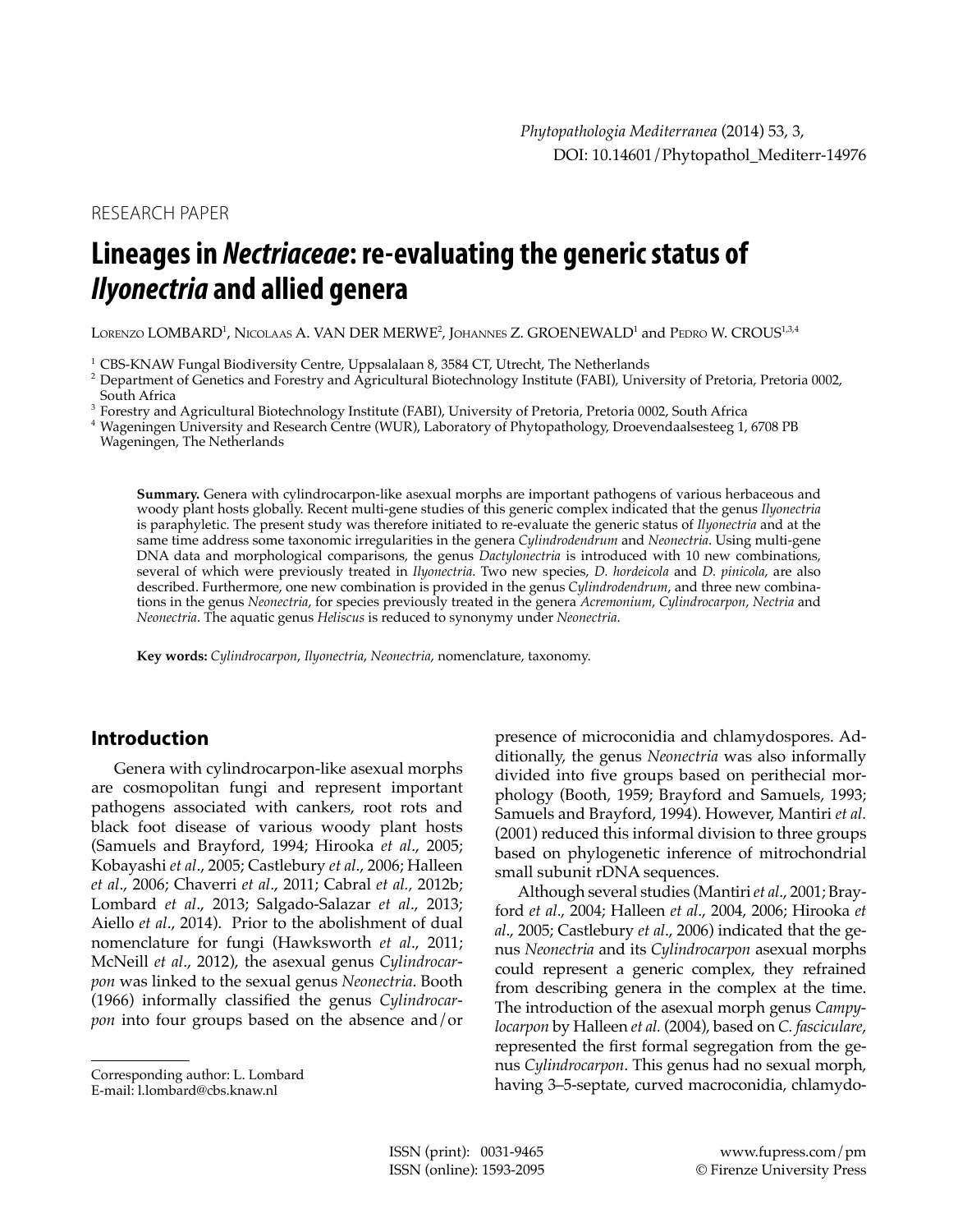The genus *Ilyonectria*, with *I. radicicola* as type species, was introduced to accommodate *Neonectria* species belonging to the "*N. radicicola*" group (Booth, 1959) having asexual morphs and belonging to Booth's Group 3 (chlamydospores and microconidia present, Booth, 1966; Chaverri *et al*., 2011). Members of this genus are characterised by red, globose to subglobose perithecia having scaly or slightly warted perithecial walls, and producing ellipsoidal, 1-septate ascospores. The cylindrocarpon-like asexual morphs produce abundant ellipsoidal to ovoid, 0–1-septate microconidia; intercalary, globose chlamydospores and almost straight, 1–3-septate macroconidia (Chaverri *et al*., 2011). *Rugonectria*, a sexual genus typified with *R. rugulosa*, includes members of the "*N. rugulosa*" group (Samuels and Brayford, 1994) with asexual morphs belonging to Booth's Group 4 (lacking chlamydospores, Booth, 1966). They are characterised by orange to red, globose to subglobose perithecia with warted perithecial walls producing ellipsoidal to oblong, striate 1-septate ascospores. The cylindrocarpon-like asexual morphs produce ovoid to cylindrical, aseptate to 1-septate microconidia and curved, fusiform 3–9-septate macroconidia but lack chlamydospores (Chaverri *et al*., 2011). The genus *Thelonectria*, based on *T. discophora*, was established to include members of the "*N. mammoidea*" (Booth, 1959) and "*N. veuillotiana*" groups (Brayford and Samuels, 1993) with their cylindrocarpon-like asexual morphs belonging to Booth's Group 2 (microconidia and chlamydospores lacking, Booth, 1966). Members are characterised by orange to red, globose, subglobose, or pyriform to elongated perithecia with prominent, often darkened papilla and a smooth to warted perithecial wall, producing fusiform, 1-septate, warted or smooth-walled ascospores. The asexual morphs rarely produce microconidia and chlamydospores and have macroconidia that are curved and 3–9-septate (Chaverri *et al*., 2011). Chaverri *et al.* (2011) defined the genus *Neonectria* as having red, subglobose to broadly obpyriform perithecia with smooth to scurfy perithecial walls producing ellipsoidal, 1-septate ascospores. The cylindrocarpon-like asexual morphs produce either

ellipsoidal to oblong 0–1-septate microconidia and sometimes globose to subglobose chlamydospores, and straight, sometimes slightly curved, cylindrical 3–9-septate macroconidia.

Recent molecular phylogenetic studies revealed that the genus *Ilyonectria* is paraphyletic (Cabral *et al*., 2012a,c; Lombard *et al*., 2013). Thus, the aim of the present study was to use multi-gene phylogeny and morphological comparisons to re-evaluate genera with cylindrocarpon-like asexual morphs, and at the same time address the paraphyletic nature of *Ilyonectria*.

# **Materials and methods**

#### **Isolates**

Fungal strains were obtained from the culture collection of the CBS-KNAW Fungal Biodiversity Centre (CBS), Utrecht, The Netherlands and the working collection of Pedro W. Crous (CPC) housed at the CBS (Table 1).

#### **DNA isolation, amplification and analyses**

Total genomic DNA was extracted from 7-d-old single-conidial cultures growing on  $2\%$  (w/v) potato dextrose agar (PDA) using the method of Damm *et al*. (2008). Partial gene sequences were determined for the β-tubulin gene (*tub2*), the internal transcribed spacer region with intervening 5.8S nrDNA (ITS), and the translation elongation factor 1-alpha gene (*tef1*) using the primers and protocols described by Cabral *et al.* (2012a,b). Partial 28S nrRNA gene (LSU) sequences were generated as described by Lombard *et al.* (2010). Integrity of the sequences was ensured by sequencing the amplicons in both directions using the same primer pairs used for amplification. Consensus sequences were assembled in MEGA v. 6 (Tamura *et al*., 2013), and then compared and added to representative sequences from Cabral *et al.* (2012a, b) and Lombard *et al.* (2013) (Table 1). Subsequent alignments for each locus were generated in MAFFT v. 7 (Katoh and Standley, 2013) and manually corrected where necessary. Phylogenetic congruency of the four loci was tested using a 70% reciprocal bootstrap criterion (Mason-Gamer and Kellogg, 1996).

Phylogenetic analyses were based on Bayesian inference (BI), Maximum Likelihood (ML) and Maximum Parsimony (MP). For both BI and ML, the evolutionary model for each partition was de-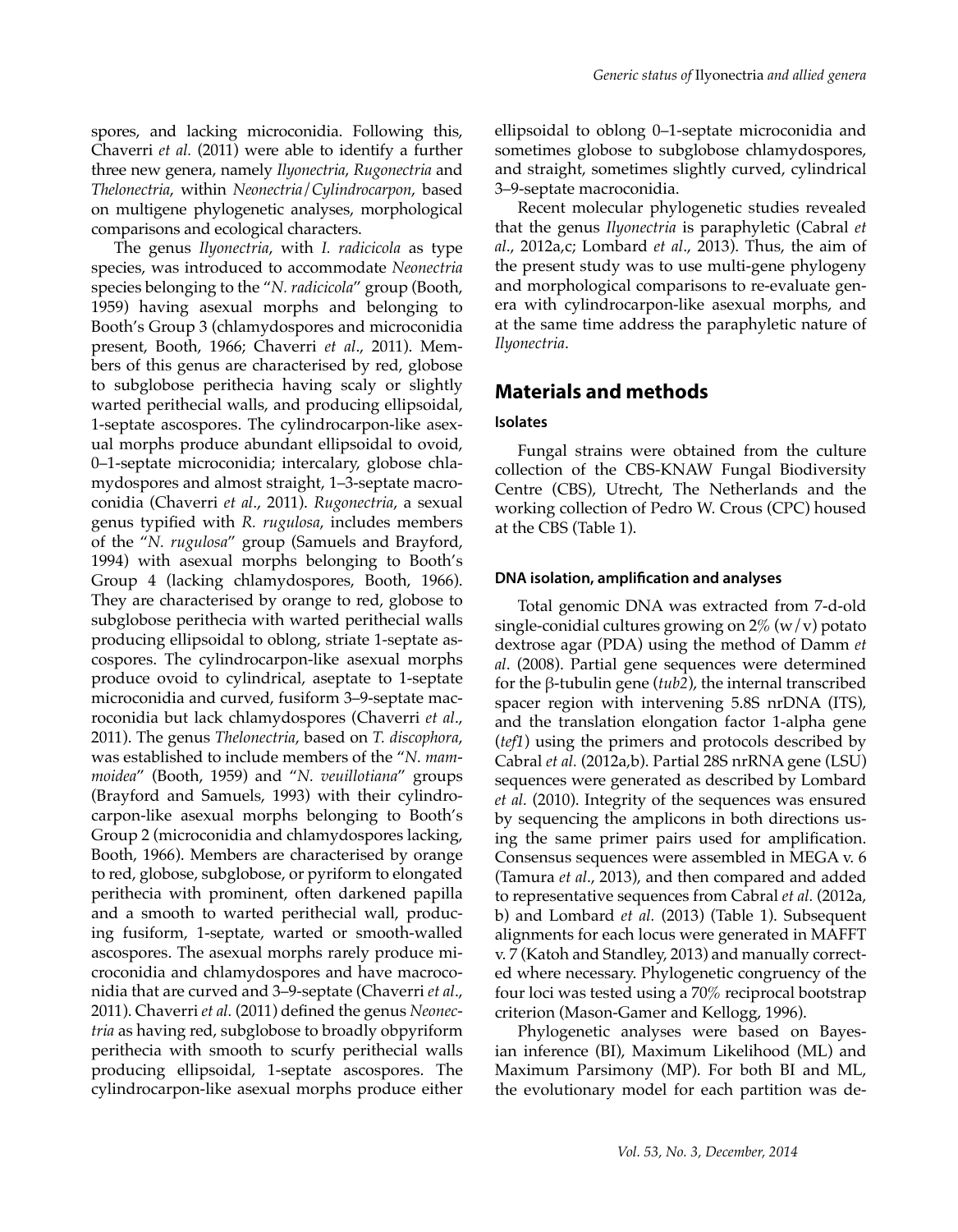|                                | Table 1. Strains investigated in this study.             |                  |                 |                                  |          |                |                                    |                |
|--------------------------------|----------------------------------------------------------|------------------|-----------------|----------------------------------|----------|----------------|------------------------------------|----------------|
|                                |                                                          |                  |                 |                                  |          |                | GenBank Accession No. <sup>b</sup> |                |
| Species                        | Isolate code <sup>ª</sup>                                | Substrate        | Locality        | Collector                        | Ľ        | າຣາ            | tub <sub>2</sub>                   | tef1           |
| Campylocarpon<br>fasciculare   | $\cup$<br>CBS 112613 <sup>T</sup> ; CPC 397              | Vitis vinifera   | South Africa    | F. Halleen                       | AY677301 | HM364313       | AY677221                           | JF735691       |
| Cylindrodendrum<br>album       | CBS 301.83 <sup>T</sup> ; ATCC 46842;<br>IMI 255534      | Fucus distichus  | Canada          | R.C. Summerbell KM231764         |          | KM231626       | KM232021                           | KM231889       |
|                                | CBS 110655                                               | Soil             | The Netherlands | F.X. Prenafeta-<br><b>Boldú</b>  | KM231765 | KM231627       | KM232022                           | KM231890       |
| C. hubeiense                   | CBS 129.97                                               | Viscum album     | France          | W. Gams                          | KM231766 | KM231628       | KM232023                           | KM231891       |
|                                | CBS 124071 <sup>T</sup> ; HMAS 98331                     | Rhododendron sp. | China           | Zhuang, Y. Nong<br>W.P. Wu, W.Y. | FJ560439 | FJ560434       | FJ860056                           | HM054090       |
| Dactylonectria<br>alcacerensis | CBS 129087 <sup>1</sup> ; Cy159                          | Vitis vinifera   | Portugal        | A. Cabral, H.<br>Oliveira        | JF735333 | KM231629       | AM419111                           | JF735819       |
|                                | Cy134                                                    | Vitis vinifera   | Spain           | J. Armengol                      | F735332  |                | AM419104                           | JF735818       |
| D. anthuriicola                | CBS 564.95"; PD95/1577                                   | Anthurium sp.    | The Netherlands | R. Pieters                       | JF735302 | KM515897       | JF735430                           | <b>F735768</b> |
| D. estremocensis               | CBS 129085 <sup>r</sup> ; Cy145                          | Vitis vinifera   | Portugal        | Nascimento<br>C. Rego, T.        | JF735320 | KM231630       | JF735448                           | JF735806       |
|                                | CPC 13539; CCFC226730;<br>94-1685                        | Picea glauca     | Canada          | R.C. Hamelin                     | JF735330 | $\overline{1}$ | JF735458                           | JF735816       |
| D. hordeicola                  | CBS 162.89 <sup>T</sup>                                  | Hordeum vulgare  | The Netherlands | M. Barth                         | AM419060 | KM515898       | AM419084                           | JF735799       |
| D. macrodidyma                 | CBS 112601; CPC 3983                                     | Vitis vinifera   | South Africa    | F. Halleen                       | AY677284 | KM515899       | AY677229                           | <b>F735833</b> |
|                                | CBS 112615 <sup>T</sup> ; CPC 3976                       | Vitis vinifera   | South Africa    | F. Halleen                       | AY677290 | KM515900       | AY677233                           | IF735836       |
| D. novozelandica               | CBS 112608; CPC 3987                                     | Vitis vinifera   | South Africa    | F. Halleen                       | AY677288 | KM515901       | AY677235                           | <b>F735821</b> |
|                                | CBS 113552 <sup>T</sup> ; CPC 5713;<br>HJS-1306; NZ C 41 | Vitis sp.        | New Zealand     | R. Bonfiglioli                   | JF735334 |                | AY677237                           | JF735822       |
| D. pauciseptata                | CBS 100819; LYN 16202/2                                  | Erica melanthera | New Zealand     | H.M. Dance                       | EF607090 | KM515902       | EF607067                           | JF735771       |
|                                | CBS 120171 <sup>T</sup> ; KIS 10467                      | Vitis sp.        | Slovenia        | M. Žerjav                        | EF607089 | KM515903       | EF607066                           | IF735776       |
| D. pinicola                    | MUCL 4084; VKM F-2656<br>CBS 159.34; IMI 113891;         |                  | Germany         | Wollenweber<br>H.W.              | JF735318 | KM515904       | JF735446                           | JF735802       |
|                                | CBS 173.37 <sup>T</sup> ; IMI 090176                     | Pinus laricio    | UK: England     | T.R. Peace                       | JF735319 | KM515905       | JF735447                           | JF735803       |

Table 1. Strains investigated in this study.

342 *Phytopathologia Mediterranea*

# *L. Lombard* et al.

(Continued) (Continued)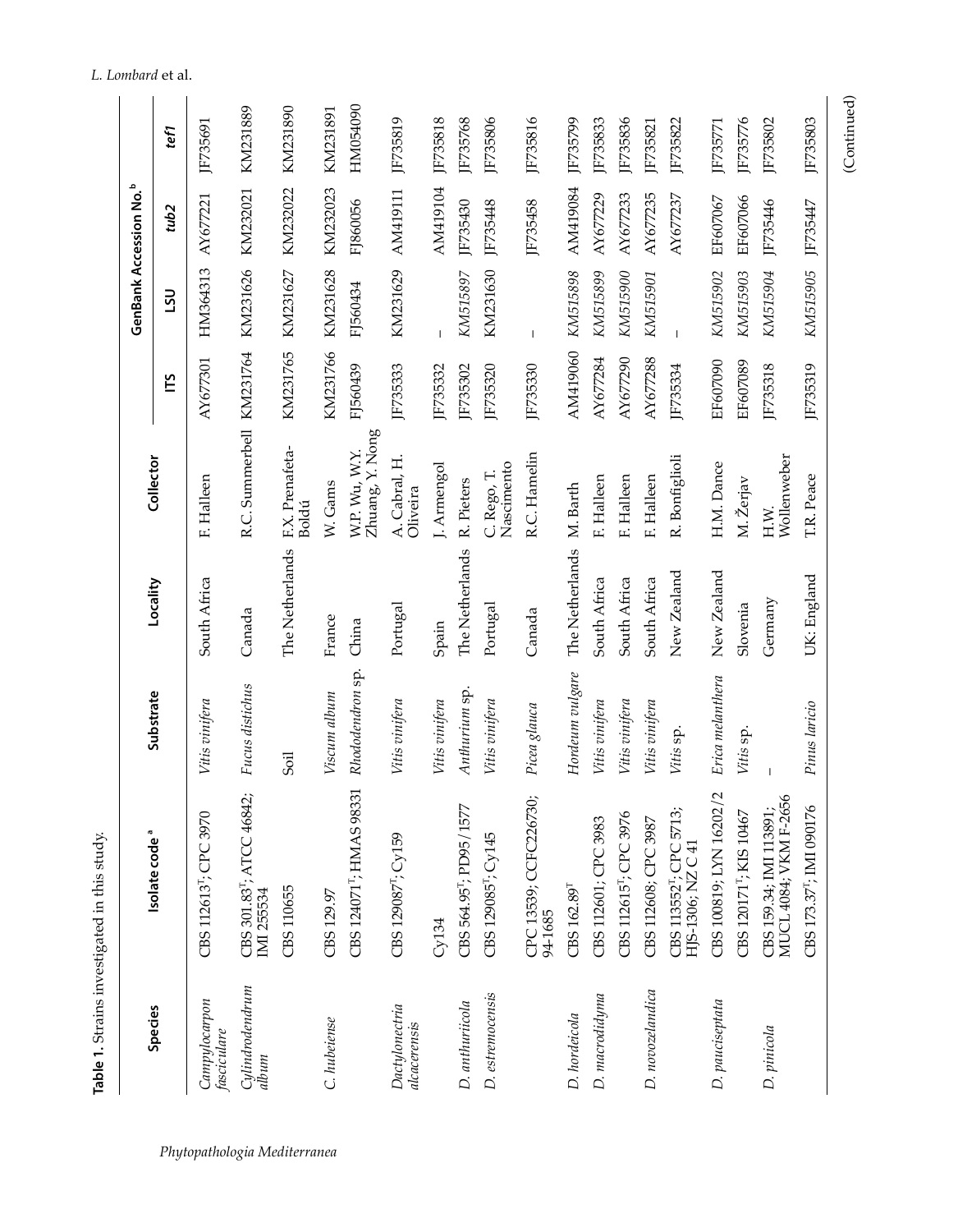| Table 1. (Continued). |                                             |                            |                             |                                |                |            |                                           |          |
|-----------------------|---------------------------------------------|----------------------------|-----------------------------|--------------------------------|----------------|------------|-------------------------------------------|----------|
|                       |                                             |                            |                             |                                |                |            | <b>GenBank Accession No.</b> <sup>b</sup> |          |
| Species               | Isolate code <sup>ª</sup>                   | Substrate                  | Locality                    | Collector                      | ĽБ             | <b>UST</b> | tub2                                      | tef1     |
| D. torresensis        | CBS 119.41                                  | Fragaria sp.               | The Netherlands             | H.C. Koning                    | IF735349       | KM515906   | JF735478                                  | IF735846 |
|                       | CBS 129086 <sup>T</sup> ; Cy218             | Vitis vinifera             | Portugal                    | A. Cabral                      | F735362        | KM231631   | JF735492                                  | JF735870 |
| D. vitis              | CBS 129082 <sup>T</sup> ; Cy233             | Vitis vinifera             | Portugal                    | C. Rego                        | JF735303       | KM515907   | JF735431                                  | JF735769 |
| Ilyonectria capensis  | 5<br>CBS 132815 <sup>T</sup> ; CPC 2069     | Protea sp.                 | South Africa                | Bezuidenhout<br>C.M.           | JX231151       | KM515908   | IX231103                                  | JX231119 |
|                       | CBS 132816; CPC 20700                       | Protea sp.                 | South Africa                | Bezuidenhout<br>C.M.           | JX231160       | KM515909   | JX231112                                  | JX231128 |
| I. coprosmae          | CBS 119606; GJS 85-39                       | Metrosideros sp.           | Canada                      | G.J. Samuels                   | JF735260       | KM515910   | JF735373                                  | JF735694 |
| I. crassa             | CBS 158.31; IMI 061536;<br><b>NRRL 6149</b> | Narcissus sp.              | The Netherlands             | F.H. Feekes                    | JF735276       | KM515911   | JF735394                                  | JF735724 |
|                       | CBS 129083; NSAC-SH-1                       | $quingu$ glium<br>Panax    | Canada                      | S. Hong                        | AY295311       | KM515912   | JF735395                                  | JF735725 |
| I. cyclaminicola      | CBS 302.93                                  | Cyclamen sp.               | The Netherlands M. Hooftman |                                | JF735304       | KM515913   | JF735432                                  | JF735770 |
| I. europaea           | CBS 537.92                                  | htppocastanum<br>Aesculus  | Belgium                     | V. Demoulin                    | EF607079       | KM515914   | EF607064                                  | JF735757 |
|                       | CBS 129078; Cy241                           | Vitis vinifera             | Portugal                    | C. Rego                        | JF735294       | KM515915   | JF735421                                  | JF735756 |
| $I.\,gamsii$          | CBS 940.97                                  | Soil                       | The Netherlands             | J.T. Poll                      | AM419065       | KM515916   | AM419089                                  | JF735766 |
| I. leucospermi        | CBS 132809 <sup>T</sup> ; CPC 20701         | Leucospermum<br>sp.        | South Africa                | Bezuidenhout<br>C.M.           | JX231161       | KM515917   | JX231113                                  | JX231129 |
|                       | CBS 132810; CPC 20703                       | Protea sp.                 | South Africa                | Bezuidenhout<br>C.M.           | JX231162       | KM515918   | JX231114                                  | JX231130 |
| I. liliigena          | CBS 189.49 <sup>T</sup> ; IMI 113882        | Lilium regale              | The Netherlands             | Schippers<br>M.A.A.            | JF735297       | KM515919   | JF735425                                  | JF735762 |
|                       | CBS 732.74                                  | Lilium sp.                 | The Netherlands             | G.J. Bollen                    | <b>F735298</b> | KM515920   | JF735426                                  | JF735763 |
| I. liriodendri        | CBS 110.81 <sup>T</sup> ; IMI 303645        | Liriodendrum<br>tulipifera | <b>USA</b>                  | I.D. MacDonald,<br>E.E. Butler | DQ178163       | KM515921   | DQ178170                                  | JF735696 |
|                       | CBS 117526; Cy68                            | Vitis vinifera             | Portugal                    | C. Rego                        | DQ178164       | KM515922   | DQ178171                                  | IF735697 |

<sup>(</sup>Continued) (Continued)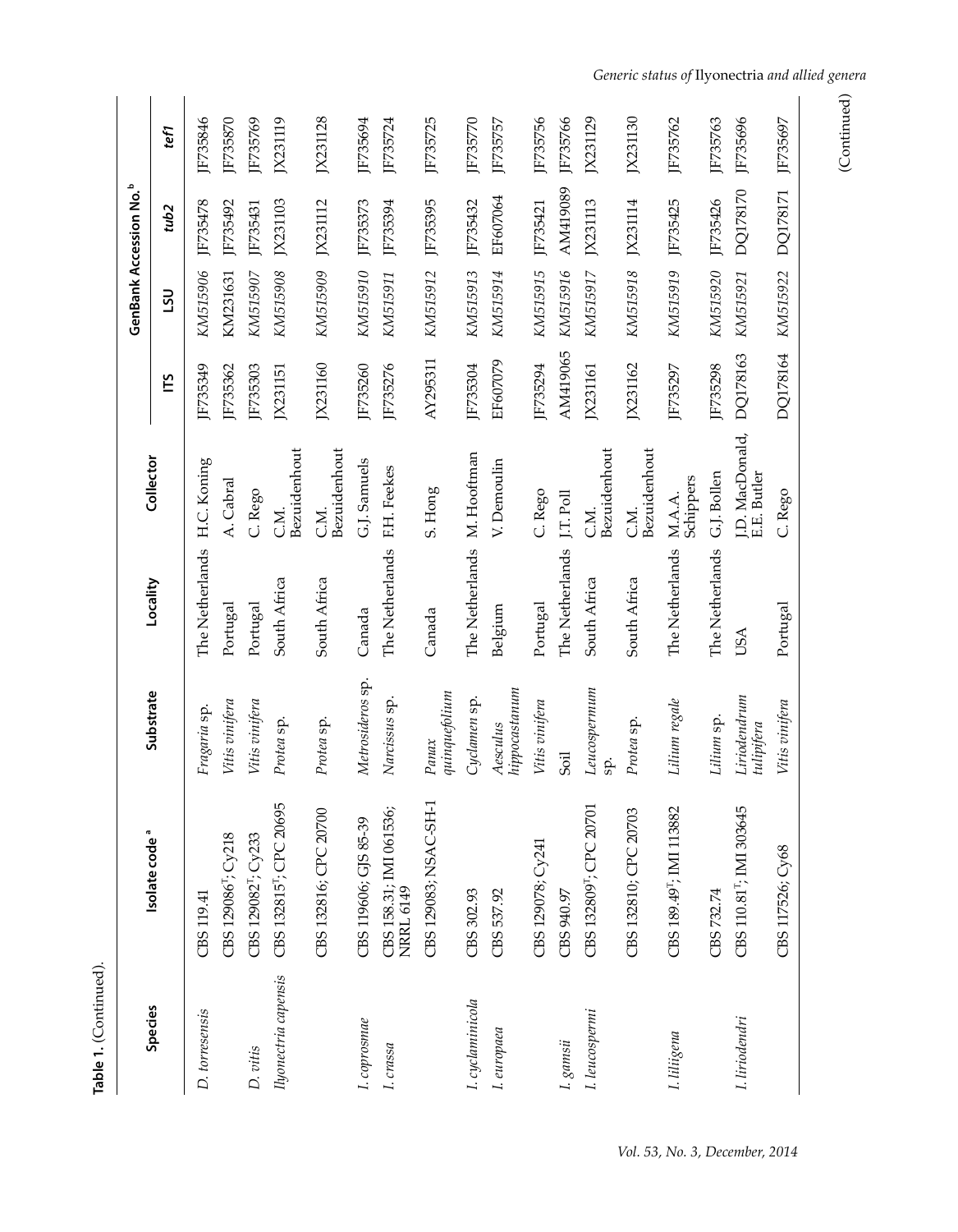| ١<br>ſ |  |
|--------|--|
|        |  |
|        |  |
|        |  |
|        |  |
|        |  |
|        |  |

 $\ddot{\phantom{a}}$ 

| Species              | Isolate code <sup>ª</sup>           | Substrate                      | Locality  | Collector                |                |                | GenBank Accession No. <sup>b</sup> |              |
|----------------------|-------------------------------------|--------------------------------|-----------|--------------------------|----------------|----------------|------------------------------------|--------------|
|                      |                                     |                                |           |                          | ľБ             | <b>USL</b>     | tub <sub>2</sub>                   | tef1         |
| I. lusitanica        | CBS 129080 <sup>T</sup> ; Cy197     | Vitis vinifera                 | Portugal  | N. Cruz                  | IF735296       | KM515923       | JF735423                           | JF735759     |
| I. mors-panacis      | CBS 306.35 <sup>T</sup>             | quenquefolium<br>Panax         | Canada    | A.A. Hildebrand          | JF735288       | $\mathbf{I}$   | JF735414                           | JF735746     |
|                      | CBS 124662; NBRC 31881;<br>SUF 811  | Panax ginseng                  | Japan     | Y. Myazawa               | JF735290       | KM515924       | JF735416                           | JF735748     |
| I. palmarum          | CBS 135753; CPC 22088               | Howea forsteriana              | Italy     | G. Polizzi               | HF937432       |                | HF922609                           | HF922615     |
|                      | CBS 135754 <sup>T</sup> ; CPC 22087 | Howea forsteriana              | Italy     | G. Polizzi               | HF937431       | I              | HF922608                           | HF922614     |
| I. panacis           | CBS 129079 <sup>T</sup> ; CDC-N-9a  | quinquefolium<br>Panax         | Canada    | K.F. Chang               | AY295316       | KM515925       | JF735424                           | JF735761     |
| I. pseudodestructans | CBS 117824; IFF98                   | Quercus sp.                    | Austria   | E. Halmschlager          | JF735292       | $\overline{1}$ | F735419                            | F735751      |
|                      | CBS 129081; Cy20                    | Vitis vinifera                 | Portugal  | C. Rego                  | AJ875330       | KM515926       | AM419091                           | JF735752     |
| I. radicicola        | $CBS 264.65^{T}$                    | Cyclamen<br>persicum           | Sweden    | L. Nilsson               | AY677273       | KM515927       | AY677256                           | JF735695     |
| I. robusta           | CBS 308.35 <sup>T</sup>             | quinquefolium<br>Panax         | Canada    | A.A. Hildebrand JF735264 |                | KM515928       | JF735377                           | JF735707     |
|                      | CBS 129084; Cy192                   | Vitis vinifera                 | Portugal  | N. Cruz                  | <b>F735273</b> | KM515929       | JF735391                           | JF735721     |
| I. $rufa$            | CBS 153.37 <sup>T</sup>             | Sand dune                      | France    | F. Moreau                | AY677271       | KM515930       | AY677251                           | JF735729     |
|                      | CBS 640.77                          | Abies alba                     | France    | F. Gourbière             | JF735277       | KM515931       | JF735399                           | JF735731     |
| I. venezuelensis     | CBS 102032; ATCC 208837;<br>AR2553  | <b>Bark</b>                    | Venezuela | A.Y. Rossman             | AM419059       | KM515932       | AY677255                           | JF735760     |
| Neonectria coccinea  | CBS 119156; AR 3700                 | Fagus sylvatica                | Slovakia  | A.Y. Rossman             |                | KC660579       | KC660726                           | KC660437     |
|                      | CBS 119158; GJS 98-114              | Fagus sylvatica                | Germany   | G.J. Samuels             | JF268759       | KC660620       | KC660727                           | JF268734     |
| N. confusa           | CBS 127484; HMAS 99198              | Twig                           | China     | W.Y. Zhuang              | KM515889       | KM515933       | KM515886                           |              |
|                      | CBS 127485"; HMAS 99197             | Twig                           | China     | W.Y. Zhuang, Y.<br>Nong  | FJ560437       | KM515934       | FJ860054                           | $\mathbf{I}$ |
| N. ditissima         | CBS 100316                          | Malus domestica<br>cv. Bramley | Ireland   | A. McCracken             | KM515890       | KM515935       | DQ789858                           | KM515944     |
|                      | CBS 100318                          | Malus domestica<br>cv. Bramley | Ireland   | A. McCracken             | KM515891       | KM515936       | KM515887                           | KM515945     |

(Continued)

 $(Continued)$ 

## *L. Lombard* et al.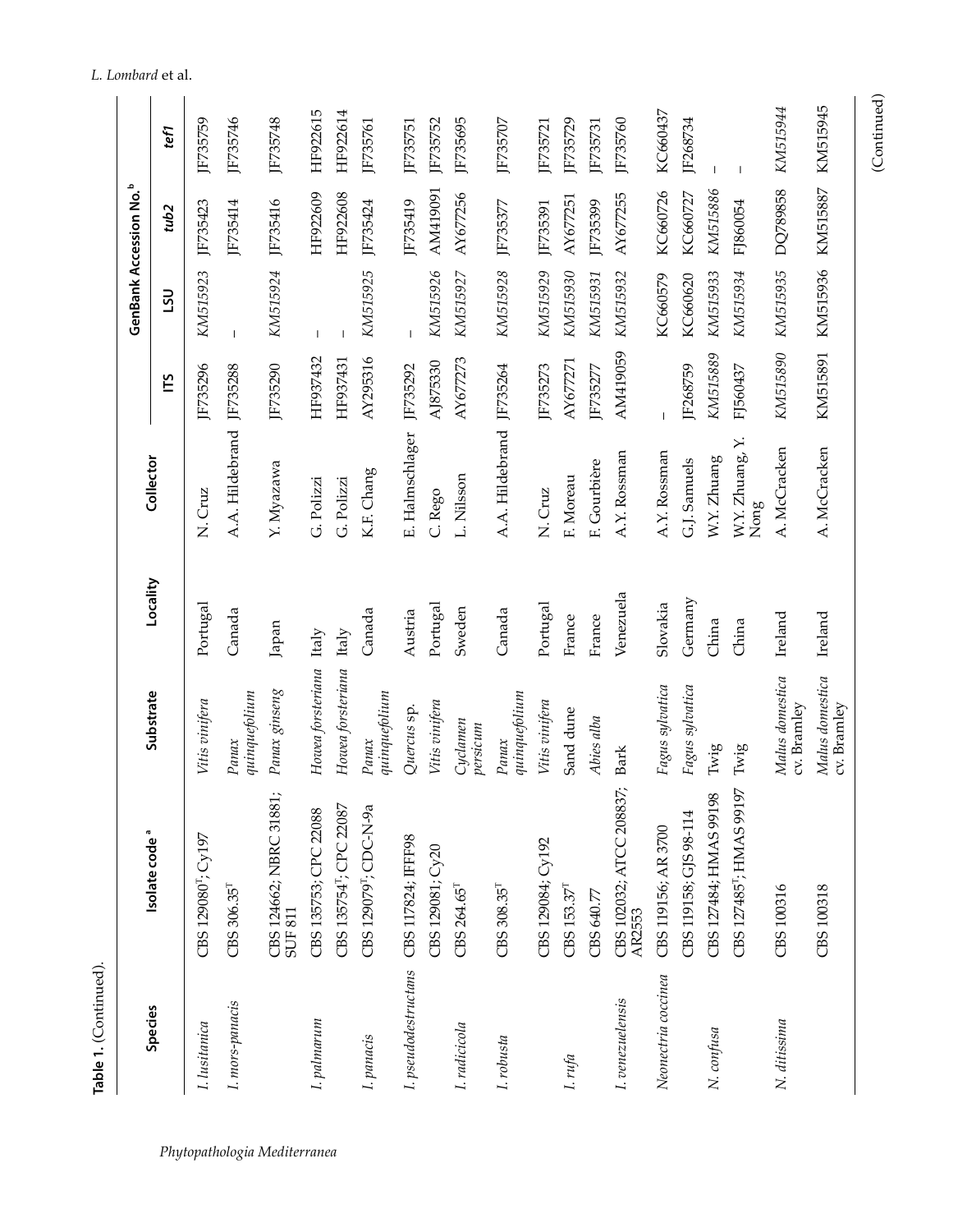| Species          | Isolate code <sup>ª</sup>                           | Substrate                                          | Locality        | Collector                 |                |              | GenBank Accession No. <sup>b</sup> |                                                                |
|------------------|-----------------------------------------------------|----------------------------------------------------|-----------------|---------------------------|----------------|--------------|------------------------------------|----------------------------------------------------------------|
|                  |                                                     |                                                    |                 |                           | ГÉ             | <b>UST</b>   | tub2                               | tef1                                                           |
| N. faginata      | CBS 217.67 <sup>T</sup> ; ATCC 16547;<br>IMI 105738 | nymph on Fagus<br>Cryptococcus fagi<br>grandifolia | Canada          | G.L. Stone                | HQ840385       | HQ840382     | JF268730                           | JF268746                                                       |
|                  | CBS 119160; GJS 04-159                              | Fagus grandifolia                                  | USA             | G.J. Samuels, R.<br>Baird | HQ840384       | HQ840383     | DQ789883                           | DQ789740                                                       |
| N. fuckeliana    | CBS 239.29; IMI 039700                              | Picea sitchensis                                   | UK: Scotland    | Wollenweber<br>H.W.       | HQ840386       | HQ840377     | DQ789871                           | JF268748                                                       |
|                  | CBS 119200; AR 4110; WJ<br>2652                     | Picea abies                                        | Austria         | W. Jaklitsch              | HQ840387       | HQ840381     | JF268731                           | JF268706                                                       |
| N. hederae       | CBS 714.97; PD 97/1932                              | Hedera helix                                       | The Netherlands | J.W. Veenbaas-<br>Rijks   | $\overline{1}$ | KC660616     | DQ789878                           | KC660461                                                       |
|                  | IMI 058770a <sup>T</sup> ; ATCC 16543               | Hedera helix                                       | UK: England     |                           |                | KC660617     | DQ789895                           | DQ789752                                                       |
| N. lugdunensis   | CBS 222.84                                          | Soil                                               | The Netherlands |                           | KM515892       | KM515937     |                                    |                                                                |
|                  | CBS 250.58 <sup>T</sup>                             | Ilex aquifolium                                    | ŬК              | J. Webster                | KM515893       | KM515938     |                                    |                                                                |
|                  | CBS 251.58                                          | Ilex aquifolium                                    | ŬК              | I. Webster                | KM515894       | KM515939     |                                    | $\overline{\phantom{a}}$                                       |
|                  | CBS 270.53                                          |                                                    | France          | F. Moreau                 | KM515895       | KM515940     |                                    |                                                                |
|                  | CBS 125485; DAOM<br>235831; TG 2008-07              | Populus fremontii                                  | USA             | T. Gräfenhan              | KM231762       | KM231625     | KM232019                           | KM231887                                                       |
|                  | CBS 127475; HMAS 173254                             | Twig                                               | China           | X.M. Zhang                | KM515896       | KM515941     | KM515888                           | KM515946                                                       |
| N. major         | CBS 240.29 <sup>T</sup> ; IMI 113909                | Alnus incana                                       | Norway          | Wollenweber<br>H.W.       | JF735308       | KM515942     | DQ789872                           | JF735782                                                       |
| N. neomacrospora | CBS 198.62; BBA 9628; IMI<br>113890                 | Abies concolor                                     |                 | W. Gerlach                | AJ009255       | HM364316     | HM352865                           | HM364351                                                       |
|                  | CBS 324.61; DSM 62489;<br><b>IMB 9628</b>           | Abies concolor                                     | The Netherlands | J.A. von Arx              | JF735312       | HM364318     | DQ789875                           | HM364335                                                       |
| N. obtusispora   | CBS 183.36; IMI 113895                              | tuberosum<br>Solanum                               | Germany         | Wollenweber<br>H.W.       | AM419061       | KM515943     | AM419085                           | JF735796                                                       |
|                  | CPC 13544; DAOM<br>182772; JAT 1366                 | Prunus armenica                                    | Canada          | J.A. Traquair             | AY295306       | $\mathbf{I}$ | JF735443                           | JF735797                                                       |
|                  |                                                     |                                                    |                 |                           |                |              |                                    | Generic status of Ilyonectria and allied genera<br>(Continued) |

<sup>(</sup>Continued)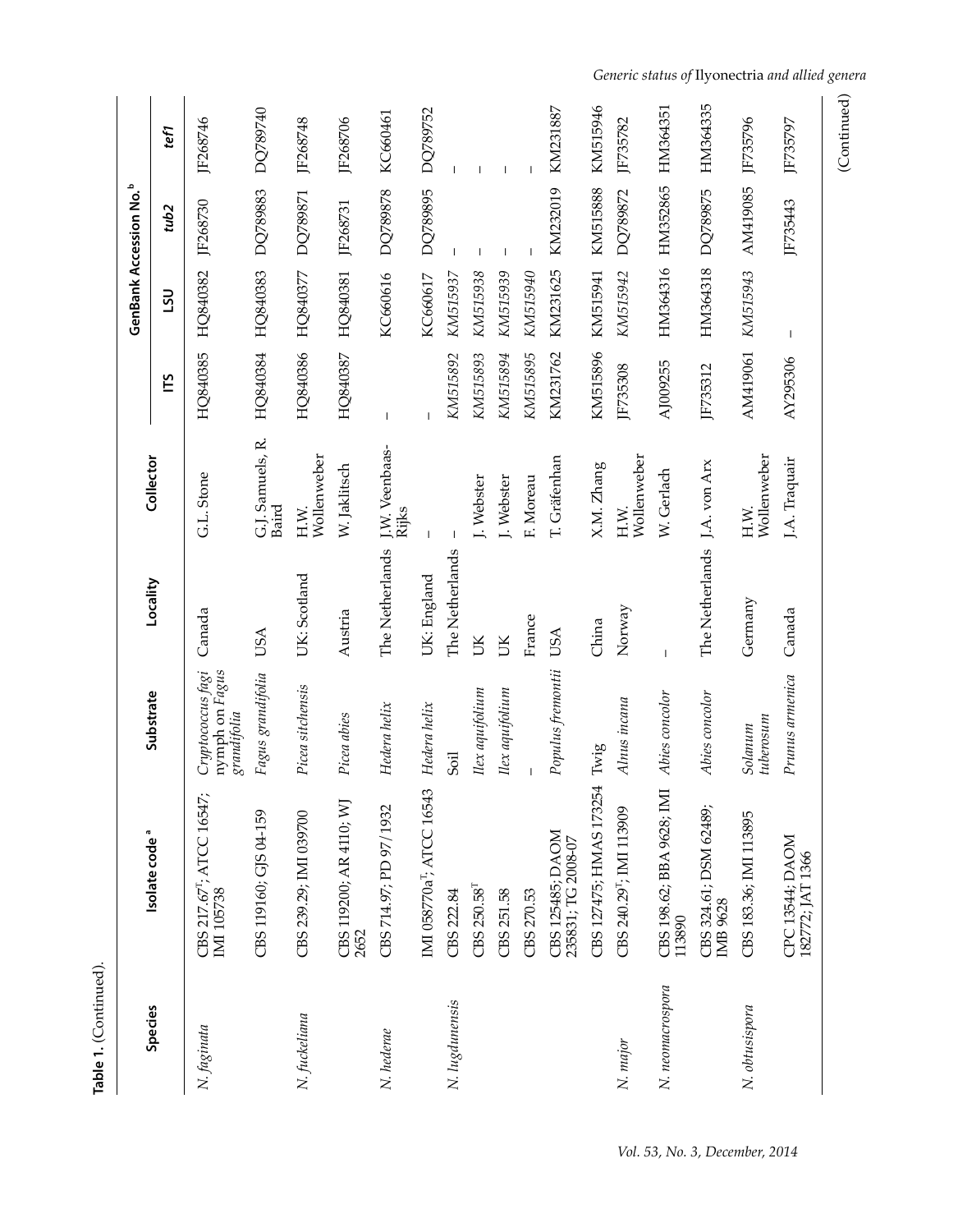| <br>I |  |
|-------|--|
| ≝     |  |

|               | Isolate code <sup>a</sup>                                                                                                                                                                                                                                                                                                                                                                                                                                                                                                                                                 | Substrate                 |             |                     |          |                                     | <b>GenBank Accession No.</b> P |          |
|---------------|---------------------------------------------------------------------------------------------------------------------------------------------------------------------------------------------------------------------------------------------------------------------------------------------------------------------------------------------------------------------------------------------------------------------------------------------------------------------------------------------------------------------------------------------------------------------------|---------------------------|-------------|---------------------|----------|-------------------------------------|--------------------------------|----------|
| Species       |                                                                                                                                                                                                                                                                                                                                                                                                                                                                                                                                                                           |                           | Locality    | Collector           |          | รับ                                 | tub2                           | tef1     |
| N. punicea    | CBS 242.29                                                                                                                                                                                                                                                                                                                                                                                                                                                                                                                                                                | Rhamnus sp.               | Germany     | Wollenweber         |          | KC660522 KC660565 DQ789873 DQ789730 |                                |          |
|               | CBS 119724; AR 3102; WJ<br>1383                                                                                                                                                                                                                                                                                                                                                                                                                                                                                                                                           | Frangula alnus            | Austria     | W. Jaklitsch        |          | KC660496 KC660568 DQ789824 KC660431 |                                |          |
| N. ramulariae | CBS 151.29; IMI 113894;<br><b>MUCL 28094</b>                                                                                                                                                                                                                                                                                                                                                                                                                                                                                                                              | Malus sylvestris          | UK: England | Wollenweber<br>H.W. | IF735313 | HM042436 JF735438                   |                                | IF735791 |
|               | CBS 182.36; IMI 113893;<br><b>JPSC 1903</b>                                                                                                                                                                                                                                                                                                                                                                                                                                                                                                                               | Malus sylvestris          | I           | Wollenweber<br>H.W. | IF735314 | HM042435 JF735439                   |                                | IF735792 |
| N. tsugae     | CBS 788.69 <sup>T</sup>                                                                                                                                                                                                                                                                                                                                                                                                                                                                                                                                                   | Tsuga heterophylla Canada |             | LE. Bier            |          | KM231763 HQ232146 KM232020 DQ789720 |                                |          |
|               | AR: Collection of A.Y. Rossman; ATCC: American Type Culture Collection, U.S.A.; BBA: Biologische Bundesanstalt für Land- und Forstwirtschaft, Berlin-Dahlem, Germa-<br>ny, CBS: CBS: KNAW Fungal Biodiversity Centre, Utrecht, The Netherlands; CCFC: Canadian Collection of Fungal Cultures, Agriculture and Agri-Food Canada, Ottawa,<br>conce in the control of the control of the control of the control of the control of the control of the control of the control of the control of the control of the control of the control of the control of the control of the |                           |             |                     |          |                                     |                                |          |

Academy of Science; IFFF: hastitute of Forest Entomology, Forest Pathology and Forest Protection, Austria; IMI: International Mycological Institute, CABI-Bioscience, Egham, Bakeham Lane, U.K.; JAI: collection of J.A. Traqu Canada; CPC: Collection of P.W. Crous, housed at CBS; Cy: *Cylindrocarpon* collection housed at Laboratório de Patologia Vegetal "Veríssimo de Almeida" - ISA, Lisbon, Portugal; DAOM: Agriculture and Agri-Food Canada National Mycological Herbarium, Canada; DSM: Deutsche Sammlung von Mikroorganismen und Zellkulturen GmbH, Braunschweig, Germany; GJS: Collection of G.J. Samuels; HJS: Collection of H.-J. Schroers; HMAS: Mycological Herbarium, Institute of Microbiology, Chinese Academy of Science; IFFF: Institute of Forest Entomology, Forest Pathology and Forest Protection, Austria; IMI: International Mycological Institute, CABI-Bioscience, Egham, Bakeham Lane, U.K.; JAT: collection of J.A. Traquair; KIS: Agricultural Institute of Slovenia, Ljubljana, Slovenia; LYN: Lynchburg College, Biology Department, USA; MUCL: Mycothèque de l'Université Catholique de Louvain, Belgium; NBRC: NITE Biological Resource Center, Japan; NRRL: Agricultural Research Service Culture Collection, USA; NZ: Collection of L. Castlebury. PD: Collection of the Dutch National Plant Protection Organization (NPPO-NL), Wageningen, The Netherlands; UPSC: Uppsala University Culture Collection of Fungi, Botanical Museum University of Uppsala, Uppsala, Sweden; VKM: All-Russian Collection of Microorganisms, Russia; Canada; CPC: Collection of P.W. Crous, housed at CBS; Cy: Cy*lindrocarpon* collection housed at Laboratório de Patologia Vegetal "Veríssimo de Almeida" - ISA, Lisbon,<br>Portugal; DAOM: Agriculture and Agri-Food Canada Nation GmbH, Braunschweig, Germany; GJS: Collection of G.J. Samuels; HJS: Collection of H.-J. Schroers; HMAS: Mycological Herbarium, Institute of Microbiology, Chinese WJ: Collection of W. Jaklitsch.

ITS: internal transcribed spacer; LSU: 28S large subunite; tub2: beta-tubulin; tef1: translation elongation factor 1-alpha b ITS: internal transcribed spacer; LSU: 28S large subunite; *tub2*: beta-tubulin; *tef1*: translation elongation factor 1-alpha. T Ex-type cultures.

Ex-type cultures.

 $\overline{a}$  $\Delta$ 

## 346 *Phytopathologia Mediterranea*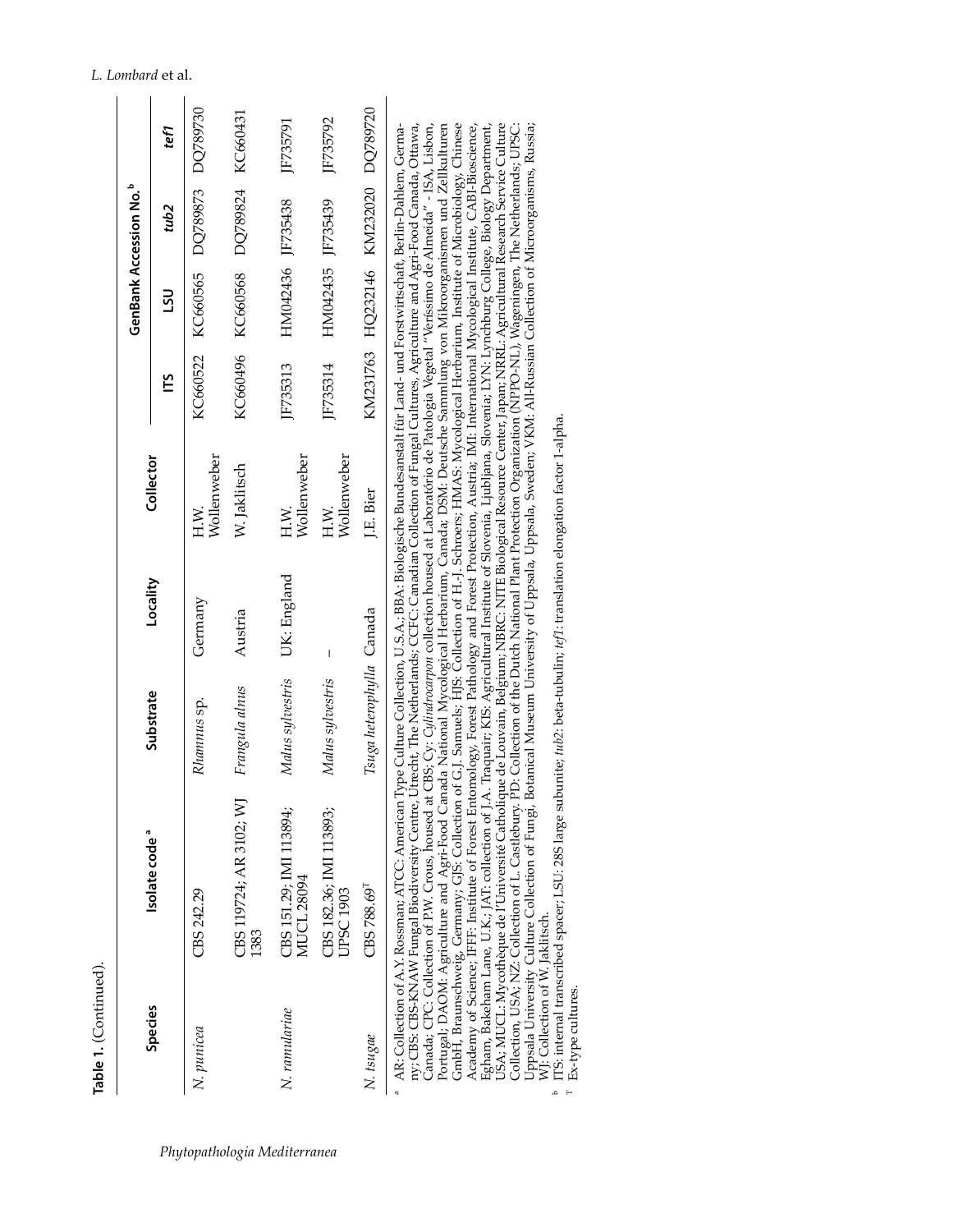termined using MrModeltest (Nylander, 2004) and incorporated into the analyses. For the BI analysis, MrBayes v. 3.1.1 (Ronquist and Huelsenbeck, 2003) was used to generate phylogenetic trees under the optimal model per partition. A Markov Chain Monte Carlo (MCMC) algorithm of four chains was started in parallel from a random tree topology with the heating parameter set to 0.3. The MCMC analysis lasted until the average standard deviation of split frequencies decreased below 0.01 with trees saved each 1,000 generations. The first 25% of saved trees were discarded as the "burn-in" phase and posterior probabilities determined from the remaining trees.

The ML analysis was done using RAxML (randomised axelerated (sic) maximum likelihood for high performance computing, Stamatakis *et al*., 2005, 2008) through the CIPRES website (http://www. phylo.org) to obtain a second measure of branch support. The robustness of the analysis was evaluated by bootstrap support (BS) analysis with the bootstrap replicates automatically determined by the software.

The MP analysis was done using PAUP (Phylogenetic Analysis Using Parsimony, v. 4.0b10, Swofford, 2003) with phylogenetic relationships estimated by heuristic searches with 1,000 random sequence-additions. Tree bisection-reconnection was implemented, with the branch swapping option set on "best tree" only. All characters were weighted equally and alignment gaps were treated as "fifth state". Measures calculated for parsimony included tree length (TL), consistency index (CI), retention index (RI) and rescaled consistency index (RC). The bootstrap support analysis was based on 1,000 replications. Novel sequences generated in this study were deposited in GenBank (Table 1) and the alignments and phylogenetic tree in TreeBASE (S16355).

Presently sterile isolates (see Taxonomy section below) were characterised using unique fixed single nucleotide polymorphisms (SNP's). For each sterile isolate treated, the closest phylogenetic neighbour was selected and subjected to SNP analysis using MEGA v. 6.

## **Morphology**

Axenic cultures were grown on synthetic nutrient-poor agar (SNA, Nirenberg, 1981) with two 1-cm<sup>2</sup> sterile filter paper pieces and potato-dextrose agar (PDA) as described by Cabral *et al.* (2012a). For

known aquatic isolates, 5–10 mL sterile water was poured onto plates prior to incubation. Inoculated plates were incubated at room temperature (22–25 °C) under ambient light conditions and examined after 1–3 wks. Observations were made with a Zeiss Axioscope 2 microscope with interference contrast (DIC) illumination. Morphological descriptions and taxonomic novelties and metadata were deposited in MycoBank (http://www.MycoBank.org; Crous *et al.,* 2004).

## **Results**

#### **Phylogeny**

The 70% reciprocal bootstrap tree topologies showed no conflicts for the *tub2*, ITS and *tef1* gene regions. However, the LSU gene region revealed a conflicting tree topology (insufficiently resolved the *Neonectria* clade as a basal polytomy) compared to the other three gene regions, which was ignored based on the argument of Cunningham, (1997) that combining incongruent partitions could increase phylogenetic accuracy. Therefore, the four gene regions were combined.

The combined alignment of ITS, LSU, *tub2* and *tef1* used for BI, ML and MP analyses contained 2,463 characters from 79 taxa (including outgroup). The number of unique site patterns per data partition, including alignment gaps, was 145 from 513 characters for ITS, 72 from 830 characters for LSU, 264 from 552 characters for *tub2*, and 358 from 568 characters for *tef1*. MrModeltest revealed that all four partitions had dirichlet base frequencies. A GTR+I+G model with inverse gamma-distributed rates was used for ITS, LSU and *tef1* while HKY+I+G with inverse gamma-distributed rates was implemented for *tub2*. The Bayesian analysis lasted 440,000 generations, and the consensus tree, with posterior probabilities, was calculated from 662 trees left after 220 trees were discarded as the burn-in phase. For the MP and ML analyses, the combined alignment consisted of 716 parsimony-informative, 1,529 constant, and 218 parsimony-uninformative characters. MP analysis yielded 15,062 equally most parsimonious trees (TL  $= 2,667$ ; CI = 0.540; RI = 0.876; RC = 0.473) and a single best ML tree with  $-lnL = -13910.342139$ . The Bayesian consensus tree confirmed the tree topologies obtained from the ML and MP analyses, and therefore only the Bayesian consensus tree is presented.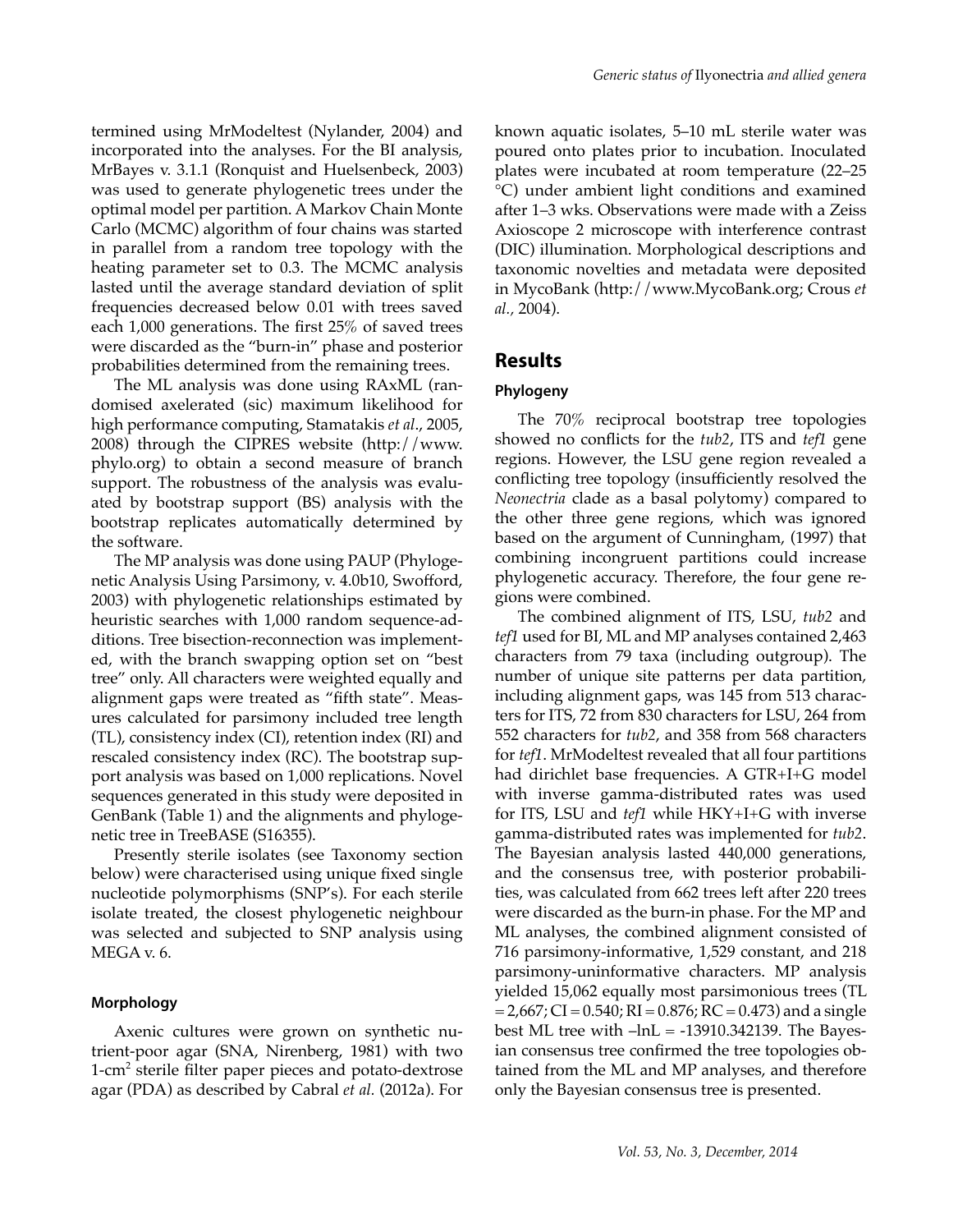In the phylogenetic tree (Figure 1), strains of the genera *Cylindrodendrum*, *Ilyonectria*, the new *Dactylonectria* and *Neonectria* formed four well-supported clades. The *Neonectria* clade (ML-bootstrap (ML-BS) and MP-bootstrap (MP-BS) = 100; posterior probability (PP) < 0.95) incorporated the ex-type of *Acremonium tsugae* (CBS 788.69) as well as representatives of *Heliscus lugdunensis* (as *N*. *lugdunensis* in the tree; CBS 250.58, CBS 251.58, CBS 222.84, CBS 270.53, CBS 125485) which included the ex-type of *N. shennongjiana* (CBS 127475). Two isolates (CBS 183.36 and CPC 13544) so far known as *Cylindrocarpon obtusisporum* formed a basal sister clade to *N. lugdunensis* in the *Neonectria* clade. The *Neonectria* clade also includes strains of the generic type species, *N. ramulariae* (CBS 151.29 and CBS 182.36, authentic for *Cylindorcarpon magnusianum*, now *C. obtusiusculum*). Strains of *Ilyonectria* clustered into two separate well-supported clades, indicating that this genus is paraphyletic. The first *Ilyonectria* clade (ML-BS and MP-BS =  $100$ ; PP =  $1.0$ ), which includes *I. macrodidyma* (ex-type CBS 112615), incorporates several important pathogens of grapevine (*Vitis vinifera*) from various localities (Halleen *et al*., 2004; Cabral *et al*., 2012b,c) and is introduced as a new genus, *Dactylonectria*, below. The second *Ilyonectria* clade (ML-BS and MP-BS =  $100$ ;  $PP = 1.0$ ), includes the type species of the genus, *I. radicicola* (ex-type CBS 264.65). Strains of the monotypic genus *Cylindrodendrum* formed the fourth well-supported clade (ML-BS and MP-BS = 100; PP = 1.0), nested between *Dactylonectria* and *Ilyonectria*. In this clade, two smaller clades could be resolved, one of which (ML-BS and MP-BS = 100; PP = 1.0) represents the generic type species, *C. album* (CBS 301.83 and CBS 110655). The other smaller clade (ML-BS and MP-BS =  $100$ ; PP =  $1.0$ ) included the ex-type of *Neonectria hubeiensis* (CBS 124071), which is combined into *Cylindrodendrum* below.

## **Taxonomy**

Based on phylogenetic inference in this study, the classification and nomenclature of some members in the genera *Cylindrodendrum*, *Ilyonectria* and *Neonectria* are re-considered. To address the paraphyletic nature of *Ilyonectria*, a new genus, *Dactylonectria*, is introduced here, with associated new combinations. Furthermore, two new species in the genus *Dactylonectria*, which are sterile, are described here based on DNA sequence data, following the approach of Gomes *et al.* (2013) and Lombard *et al.* (2014).

*Cylindrodendrum hubeiense* (W.Y. Zhuang, Y. Nong & J. Luo) L. Lombard & Crous, **comb. nov.** MycoBank MB810141 (Figure 2)

*Basionym*: *Neonectria hubeiensis* W.Y. Zhuang, Y. Nong & J. Luo, *Fungal Diversity* 24, 351 (2007).

*Material examined*: **France**: Dép. Jura, Châtelneuf near St. Laurent, on *Viscum album*, 26 Sept. 1996, *W. Gams* (CBS H-5723; culture CBS 129.97, previously as *C. album*). **China**: Hubei, Wufeng County, Houhe Nature reserve, on fruit of *Rhododendron* sp., 13 Sept. 2004, *W.P. Wu, W.Y. Zhuang & Y. Nong* (CBS 124071 = HMAS 98331).

*Notes*: Zhuang *et al.* (2007) introduced this new species, isolated from fruits of a *Rhododendron* sp., in the genus *Neonectria* based on minimal morphological similarities with the sexual morph of *N. ramulariae*. Their study did not include any DNA sequence data of the ex-type (CBS 124071); based on phylogenetic inference in this study, this species belongs to the genus *Cylindrodendrum*, for which we provide a new combination.

*Dactylonectria* L. Lombard & Crous, **gen. nov.** MycoBank MB810142. (Figure 3)

*Etymology*: Name refers to "foot" as members of this genus are associated with black foot disease of grapevine.

*Diagnosis*: *Perithecia* ovoid to obpyriform, smooth to finely warted, dark-red with papillate ostiolar region at the apex. Asexual morph producing abundant macro- and microconidia, but rarely chlamydospores in culture.

*Type species*: *Dactylonectria macrodidyma* (Halleen, Schroers & Crous) L. Lombard & Crous.

*Description*: *Ascomata* perithecial*,* superficial, solitary or aggregated in groups, ovoid to obpyriform, dark red, becoming purple-red in 3% KOH, smooth to finely warted, with papillate apex; without recognisable stroma; perithecial wall consisting of two poorly distinguishable regions; outer region com-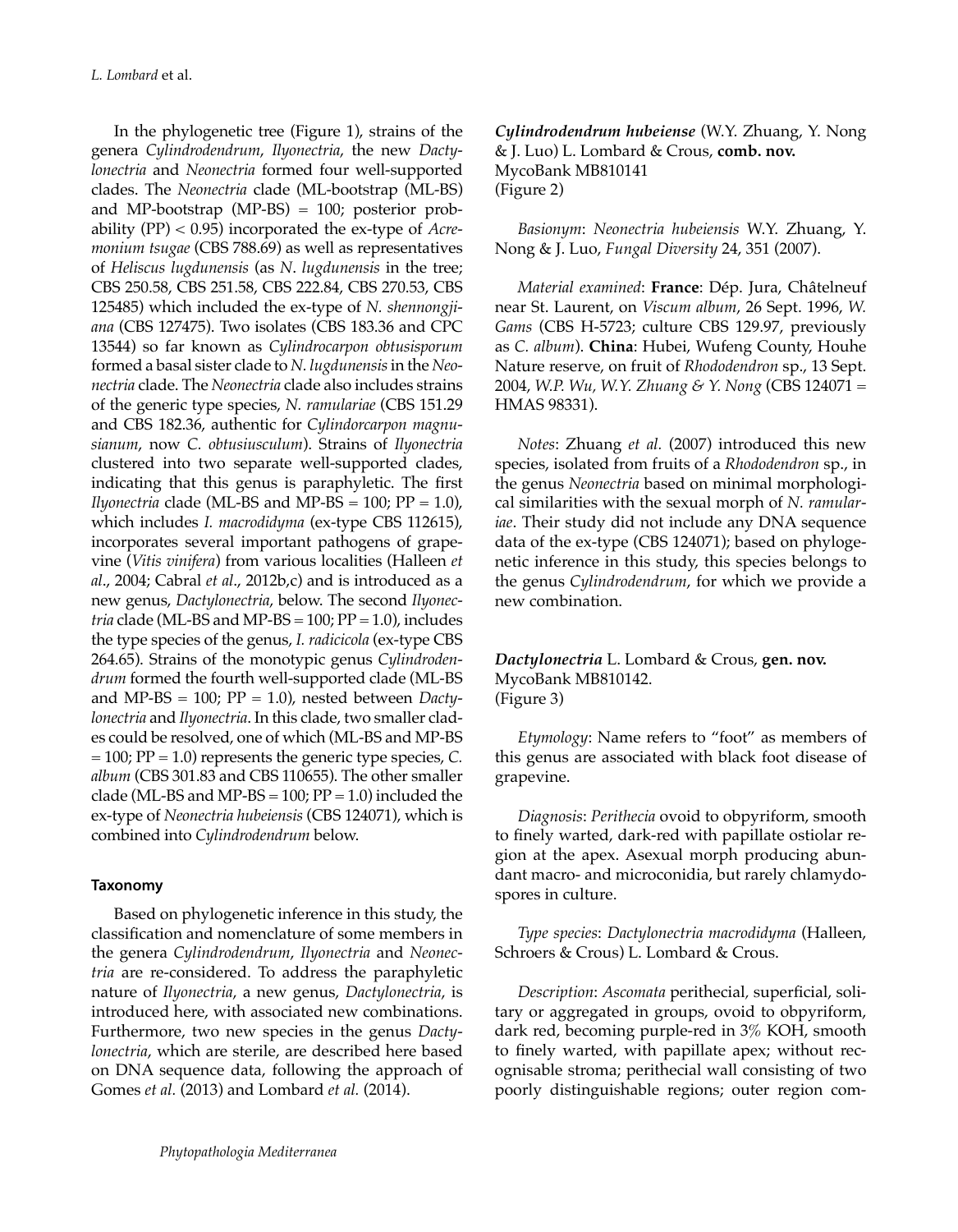

0.1

**Figure 1.** Consensus phylogram of 662 trees resulting from a Bayesian analysis of the combined four-gene sequence alignment. Genera are indicated in coloured blocks. Thickened lines represents branches also present in the Maximum Likelihood (ML) and Maximum Parsimony (MP) consensus trees. Blue lines indicate Bayesian posterior probabilities (PP) ≥ 0.95 and bootstrap support (BS) values for both ML and MP  $\geq$  95% and blue stars indicate ML-BS and MP-BS  $\geq$  95% and PP < 0.95. The scale bar represents the expected number of changes per site. The tree was rooted to *Campylocarpon fasciculare* (CBS 112613).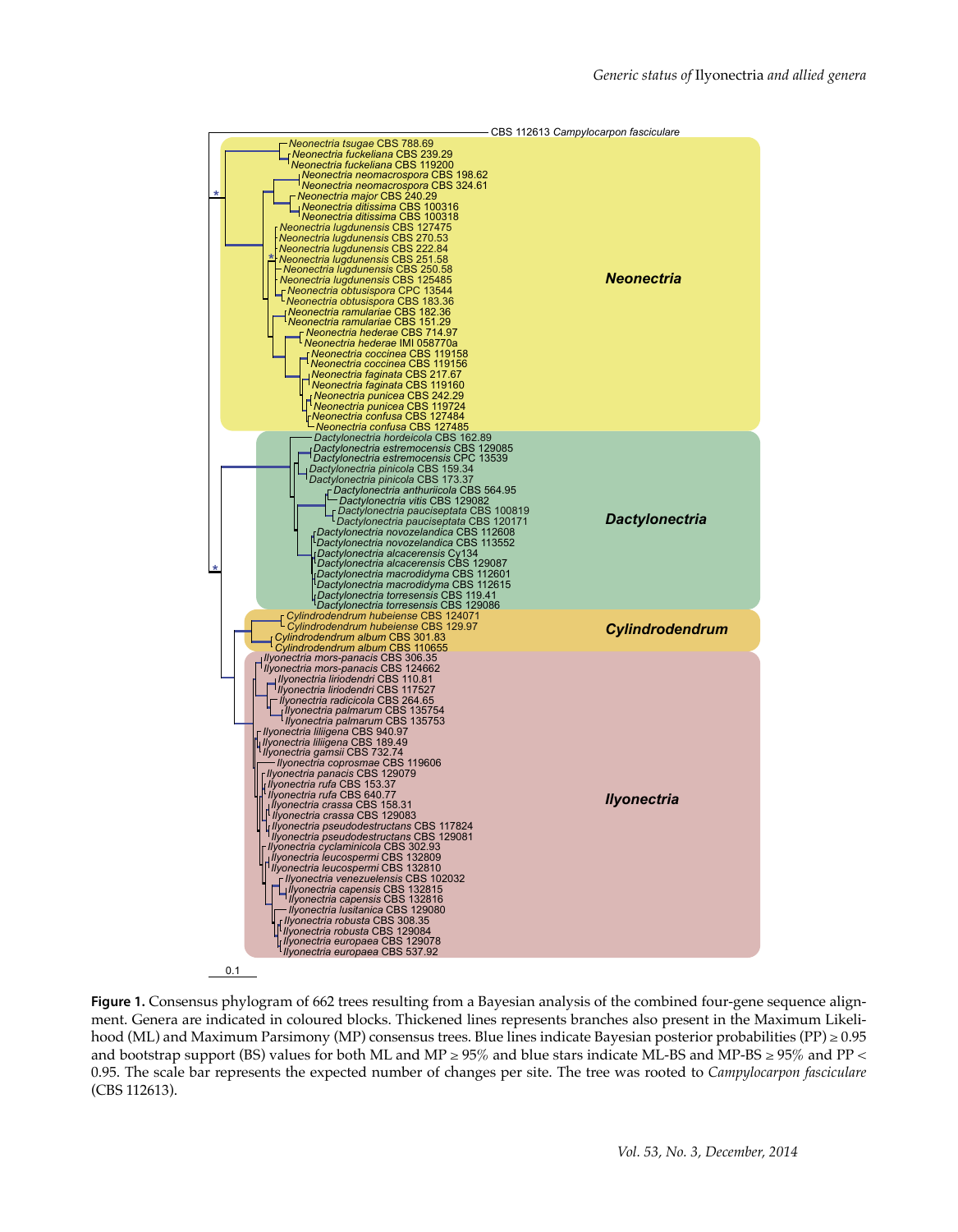

**Figure 2.** *Cylindrodendrum hubeiense* (CBS 129.97). a–c. Conidiophores on somatic hyphae. d. Conidia. Scale bar: a = 10 μm (apply to b–d).

posed of 1–3 layers of angular to subglobose cells; inner region composed of cells that are flat in transverse optical section and angular to oval in subsurface optical face view; walls in the outer and inner region sometimes locally thinning to form pseudopores in conjunction with matching structures in adjacent cells. *Asci* clavate to narrowly clavate, 8-spored; apex rounded, with a minutely visible ring. *Ascospores* ellipsoidal to oblong-ellipsoidal, somewhat tapering towards the ends, medianly septate, smooth to finely warted. *Conidiophores* simple or aggregated to form sporodochia; simple conidiophores arising laterally or terminally from aerial mycelium, solitary to loosely aggregated, unbranched or sparsely branched, septate, bearing up to three phialides; phialides monophialidic, more or less cylindrical, tapering slightly in the upper part towards the apex. *Macroconidia* cylindrical, hyaline, straight to slightly curved, 1–4-septate, apex or apical cell typically slightly bent to one side and minutely beaked, base with visible, centrally located or laterally displaced hilum. *Microconidia* ellipsoid to ovoid, hyaline, straight, aseptate to 1-septate, with a minutely or clearly laterally displaced hilum. *Chlamydospores* rarely formed, globose to subglobose, smooth but often appearing rough due to deposits, thick-walled, mostly occurring in chains.

*Notes*: *Dactylonectria* shares several morphological features with *Ilyonectria* and *Neonectria* but can be distinguished by their characteristic ovoid to obpyriform, smooth to finely warted, dark-red perithecia with papillate ostiolar region at the apex. Members of *Ilyonectria* have globose to subglobose, scaly to slightly warted, orange to red perithecia whereas *Neonectria* is characterised by globose to

broadly obpyriform, smooth to scurfy, yellow to orange to red perithecia (Chaverri *et al*., 2011). Isolates of *Dactylonectria* produce abundant macro- and microconidia, but rarely chlamydospores in culture (Halleen *et al*., 2004; Cabral *et al.,* 2012c). Isolates of *Ilyonectria* produce abundant macro-, microconidia and chlamydospores in culture (Chaverri *et al*., 2011; Cabral *et al*., 2012a; Lombard *et al*., 2013), while those of *Neonectria* produce abundant macroconidia but rarely any chlamydospores (Chaverri *et al*., 2011). All members of *Dactylonectria,* with the exception of *D. anthuriicola* and *D. hordeicola* (Cabral *et al.,* 2012a), have thus far been associated with black foot disease of grapevine in Australia, Europe, New Zealand, South Africa and USA (Halleen *et al*., 2004; Cabral *et al*., 2012a–c).

*Dactylonectria alcacerensis* (A. Cabral, Oliveira & Crous) L. Lombard & Crous, **comb. nov.** MycoBank MB810143

*Basionym*: *Ilyonectria alcacerensis* A. Cabral, Oliveira & Crous, *Fungal Biology* 116, 71 (2012).

*Description and illustrations*: Cabral *et al.* (2012c).

## *Dactylonectria anthuriicola* (A. Cabral & Crous) L. Lombard & Crous, **comb. nov.**  MycoBank MB810144

*Basionym*: *Ilyonectria anthuriicola* A. Cabral & Crous, *Mycological Progress* 11, 666 (2012).

*Description and illustrations*: Cabral *et al.* (2012a).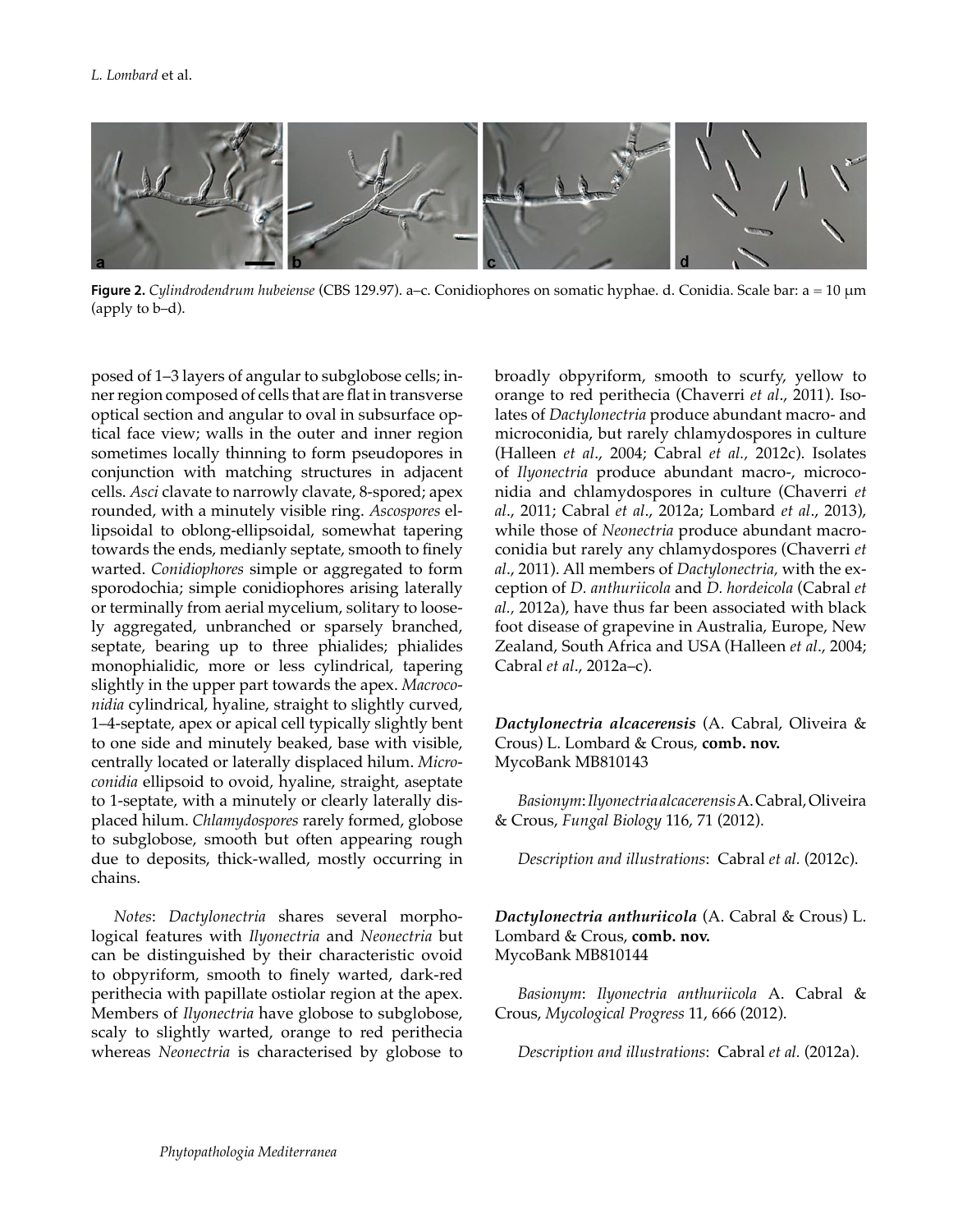

**Figure 3.** *Dactylonectria* (Adapted from Cabral *et al.* (2012c) Figs. 4–7). a–d, j–m. *D. novozelandica*. e–i, n–q. *D. torresensis***.**  a–b, e–f. Perithecial ascomata. c–d. Longitudinal sections of ascomata showing details of the papillate ostiolar region of *D. novozelandica*. g. Ostiolar region of *D. torresensis*. h. Ascus. i. Ascospores. j, n. Complex conidiophore. k, o. Simple conidiophores. l, p. Macroconidia. m, q. Microconidia. Bars: a–c, e = 100 μm, d, f–g = 50 μm, h–i = 10 μm, j = 10 μm (apply to k–m),  $n = 10 \mu m$  (apply to o–q).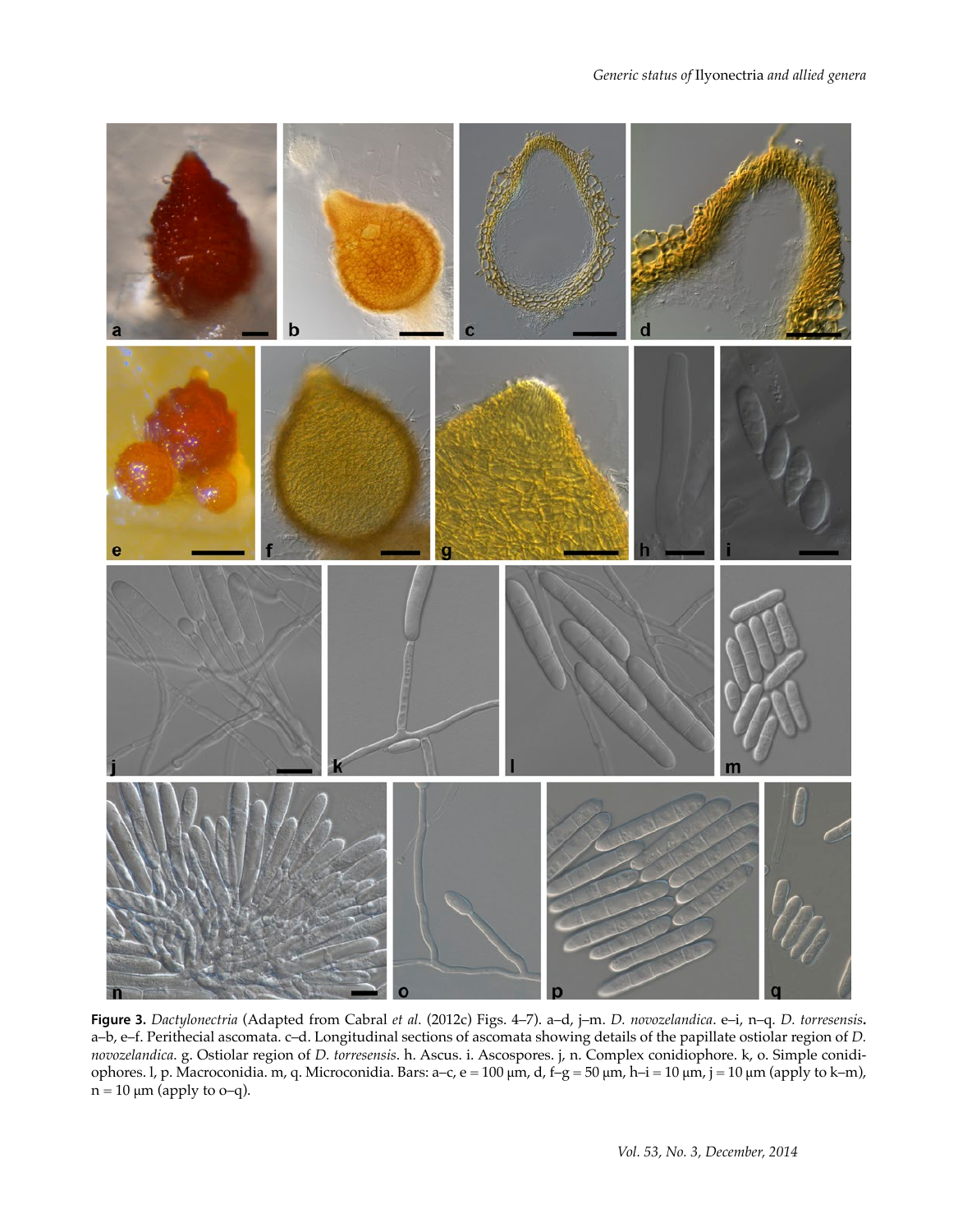*Dactylonectria estremocensis* (A. Cabral, Nascimento & Crous) L. Lombard & Crous, **comb. nov.** MycoBank MB810145

*Basionym*: *Ilyonectria estremocensis* A. Cabral, Nascimento & Crous, *Fungal Biology* 116, 73 (2012).

*Description and illustrations*: Cabral *et al.* (2012c).

## *Dactylonectria hordeicola* L. Lombard & Crous, **sp. nov.**  MycoBank MB810146

*Etymology*: Name derived from the host, *Hordeum vulgare*, from which this fungus was isolated.

*Diagnosis*: Culture now sterile, differing from other species in this genus by unique fixed alleles in three loci based on alignments of the separate loci.

*Type*: **The Netherlands**: Flevoland, Noordoost Polder, Marknesse, Lovinkhoeve, isolated from washed roots of *Hordeum vulgare*, 1988, *M. Barth* (CBS 162.89, as *Cylindrocarpon obtusisporum,* preserved as metabolically inactive culture – holotype; CBS 162.89 – ex-type culture).

*Description*: *Dactylonectria hordeicola* differs from the other species in this genus by unique fixed alleles in three loci based on alignments of the separate loci deposited in TreeBASE (S16355): *tub2* positions 26(T), 84(T), 113(A), 121(G), 203(A), 205(A), 210(A), 220(A), 237(T), 238(A), 242(C), 250(C), 349(T), 409(T), 434(T), 436(T), 437(T), 451(G), 525(T) and 549(T); ITS positions 113(T), 124(G), 159(A) and 165(T); *tef1* positions 25(T), 34(T), 69(T), 90(A), 112(T), 114(T), 169(C), 199(G), 293(T), 295(T), 332(T), 421(T), 481(A), 488(A), 490(C), 494(C), 506(T), 507(T), 520(C) and 535(C).

*Culture characteristics*: Colonies covering the medium within 10 d at 24°C. Colonies on PDA with abundant white aerial mycelium and white in reverse. Colonies on SNA with semi-immersed aerial mycelium and no sporulation on or next to the sterile filter paper.

*Notes*: The isolate representing *Dactylonectria hordeicola* could not be induced to sporulate on any of the media used in this study. Phylogenetic inference and

SNP analysis in this study showed that this species is clearly distinct from other species in this genus.

*Dactylonectria macrodidyma* (Halleen, Schroers & Crous) L. Lombard & Crous, **comb. nov.**  MycoBank MB810148

*Basionym*: *Neonectria macrodidyma* Halleen, Schroers & Crous, *Studies in Mycology* 50, 445 (2004).

≡ *Ilyonectria macrodidyma* (Halleen, Schroers & Crous) P. Chaverri & C. Salgado, *Studies in Mycology* 68, 71 (2011).

= *Cylindrocarpon macrodidymum* Halleen, Schroers & Crous, *Studies in Mycology* 50, 446 (2004).

*Description and illustrations*: Halleen *et al.* (2004).

*Dactylonectria novozelandica* (A. Cabral & Crous) L. Lombard & Crous, **comb. nov.** MycoBank MB810150

*Basionym*: *Ilyonectria novozelandica* A. Cabral & Crous, *Fungal Biology* 116, 74 (2012).

*Description and illustrations*: Cabral *et al.* (2012c).

*Dactylonectria pauciseptata* (Schroers & Crous) L. Lombard & Crous, **comb. nov.** MycoBank MB810151

*Basionym*: *Cylindrocarpon pauciseptatum* Schroers & Crous, *Mycological Research* 112, 86 (2008).

*Description and illustrations*: Schroers *et al.* (2008).

*Dactylonectria pinicola* L. Lombard & Crous, **sp. nov.**

MycoBank MB810152

*Etymology*: Name derived from the host, *Pinus laricio*, from which the ex-type of this fungus was isolated.

*Diagnosis*: Culture now sterile, differing from other species in this genus by unique fixed alleles in two loci based on alignments of the separate loci.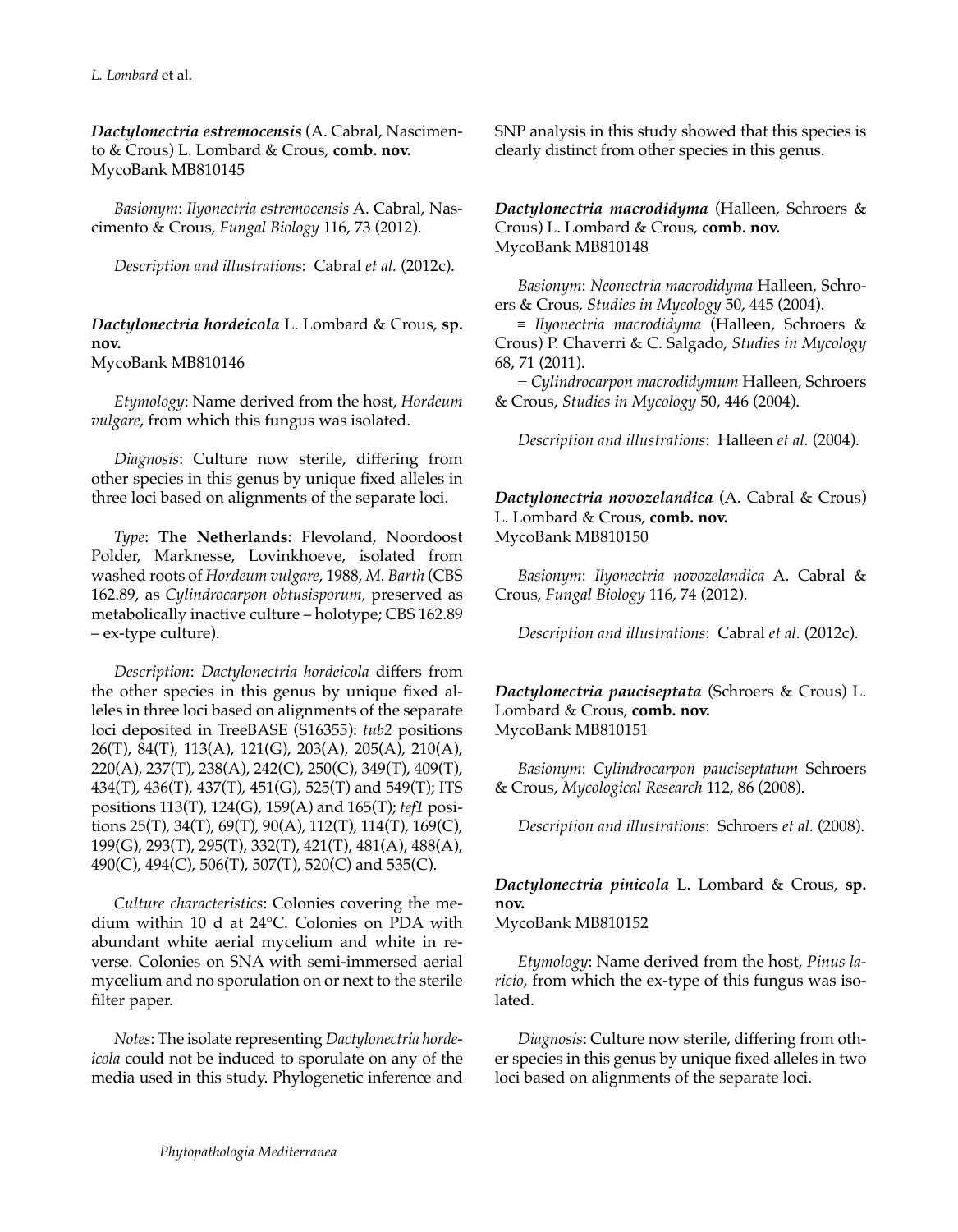*Description*: *Dactylonectria pinicola* differs from the other species in this genus by unique fixed alleles in two loci based on alignments of the separate loci deposited in TreeBASE (S16355): *tub2* positions 193(A), 200(T), 202(T), 232(G), 241(C), 298(C), 388(A) and 402(G); *tef1* positions 60(A), 89(T), 265(C), 266(T), 322(T), 323(C), 487(T), 516(A) and 519(A).

*Culture characteristics*: Colonies covering the medium within 10 d at 24°C. Colonies on PDA with abundant white aerial mycelium and white in reverse. Colonies on SNA with semi-immersed aerial mycelium and no sporulation on or next to the sterile filter paper.

*Additional culture sequenced*: **Germany**: details and host unknown, Oct. 1934, *H.W. Wollenweber* (CBS  $159.34 =$  IMI  $113891 =$  MUCL  $4084 -$  culture).

*Notes*: The isolates representing *Dactylonectria pinicola* could not be induced to sporulate on any of the media used in this study, nor on sterilised pine needles placed on both SNA and PDA. This species is closely related to but distinct from *D. estremocensis* based on phylogenetic inference and SNP analysis done in this study.

*Dactylonectria torresensis* (A. Cabral, Rego & Crous) L. Lombard & Crous, **comb. nov.** MycoBank MB810153

*Basionym*: *Ilyonectria torresensis* A. Cabral, Rego and Crous, *Fungal Biology* 116, 75 (2012).

*Description and illustrations*: Cabral *et al.* (2012c).

*Dactylonectria vitis* (A. Cabral, Rego & Crous) L. Lombard & Crous, **comb. nov.** MycoBank MB810154

*Basionym*: *Ilyonectria vitis* A. Cabral, Rego & Crous, *Mycological Progress* 11, 684 (2012).

*Description and illustrations*: Cabral *et al.* (2012a).

*Neonectria lugdunensis* (Sacc. & Therry) L. Lombard & Crous, **comb. nov.** MycoBank MB810155 (Figure 4)

*Basionym*: *Heliscus lugdunensis* Sacc. & Therry, *Michelia* 2, 132 (1880).

= *Heliscus aquaticus* Ingold, *Transactions of the British Mycological Society* 25, 360 (1942).

= *Nectria lugdunensis* J. Webster, *Transactions of the British Mycological Society* 42, 325 (1959).

= *Neonectria shennongjiana* J. Luo & W.Y. Zhuang, *Mycologia* 102, 145 (2010).

*Description and illustrations*: Saccardo (1880), Ingold (1942, 1944), Webster (1959).

*Type of teleomorph*: **UK**: England, Sheffield, River Porter near Forge Dam, on submerged decayed leaf of *Ilex aquifolium*, Jun. 1958, *J. Webster* (IMI 7495 – holotype; CBS 250.58 ex-type culture).

*Additional cultures examined*: **China**: Hubei, Shennongjia, 1 700 m alt., submerged twig of unknown dicotyledonous tree, 13 Sept. 2003, *X.M. Zhang* (CBS 127475 = HMAS 173254); **The Netherlands**: Flevoland, De Schreef, from potato-field soil, Apr. 1984, *unknown* (CBS 222.84); **USA**: Arizona, Huachuca Mountains, Miller Canyon, on submerged twig of *Populus fremontii*, Jan. 2008, *T. Gräfenhan* (CBS 125485  $=$  DAOM 235831 = T.G. 2008-07).

*Notes*: The genus *Heliscus* has been used for aquatic or Ingoldian hyphomycetes with straight, apically bifurcate phialoconidia. The intensity of this bifurcation is variable and depends on cultural conditions and age of the isolate. It can be much more pronounced than shown in Fig. 4f or almost absent, so that the conidia look like those of *Cylindrocarpon.*

Based on phylogenetic inference in this study, all isolates previously known as *Heliscus lugdunensis* (Webster, 1959; Gräfenhan *et al*., 2011) clustered together within the *Neonectria* clade and therefore a new combination is provided here. The ex-type of *N. shennongjiana* (CBS 127475; Luo & Zhuang, 2010) also grouped with these isolates and therefore we consider this species a synonym of *N. lugdunensis*.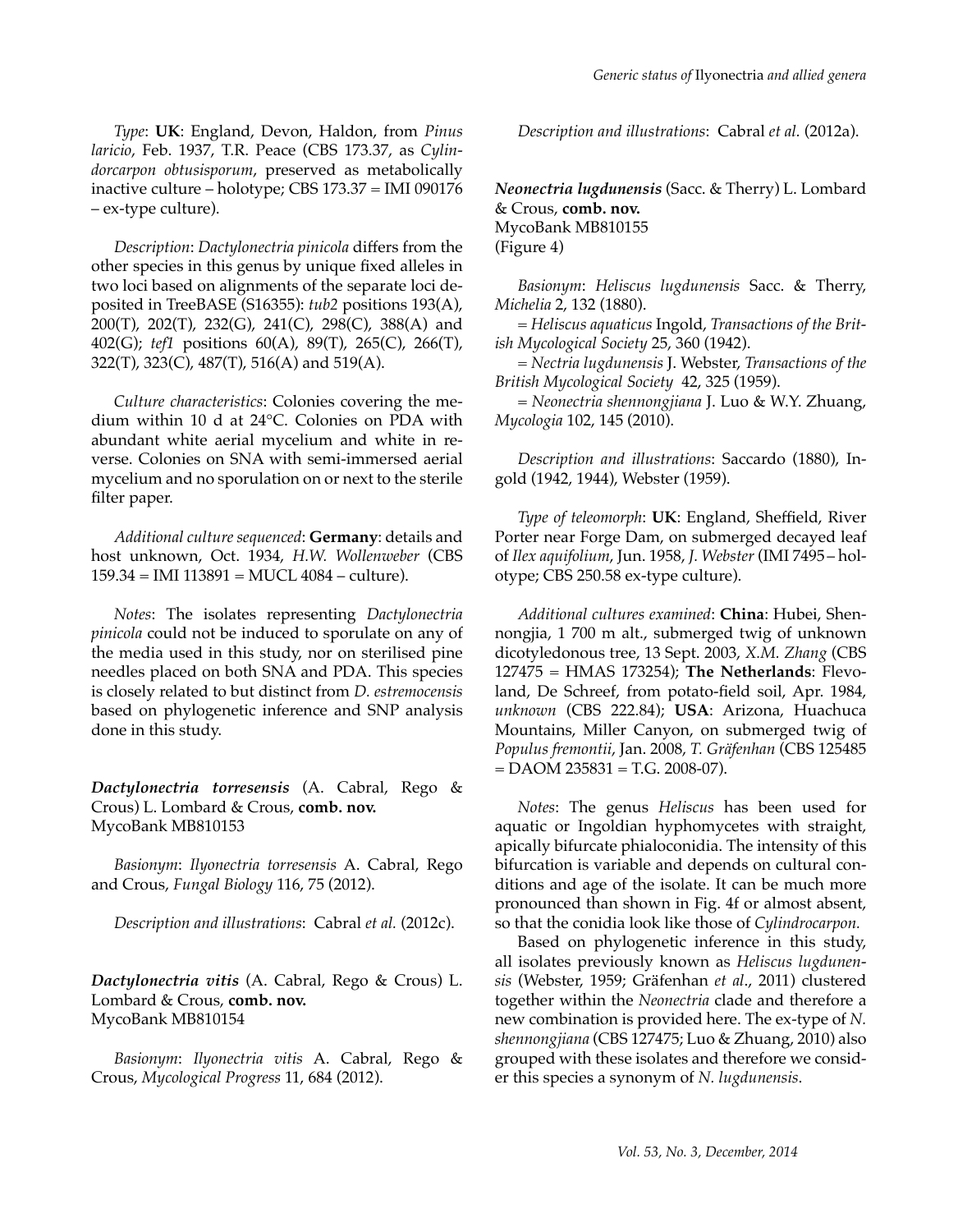

**Figure 4.** *Neonectria lugdunensis* (ex-type CBS 250.58). a–e. Complex conidiophores. f. Macroconidia. Scale bars: a = 50 μm,  $b = 20 \mu m$  (apply to c),  $d = 10 \mu m$  (apply to e–f).

*Neonectria obtusispora* (Cooke & Harkn.) Rossman, L. Lombard & Crous, **comb. nov.** MycoBank MB810156

*Basionym: Fusarium obtusisporum* Cooke & Harkn., *Grevillea* 12, 97 (1884).

≡ *Ramularia obtusispora* (Cooke & Harkn.) Wollenw., Fusaria Autographice Delineata 1, 465 (1916).

≡ *Cylindrocarpon obtusisporum* (Cooke & Harkn.) Wollenw., Fusaria Autographice Delineata 1, 465 (1916).

= *Nectria tawa* Dingley, *Transactions of the Royal Society of New Zealand* 79, 199 (1951).

*Description and illustrations*: Dingley (1951), Booth (1966).

*Notes*: Dingley (1956) provided the first link between *Nectria tawa* and a cylindrocarpon-like asexual morph, which Booth (1966) later confirmed as *Cylindrocarpon obtusisporum*. Samuels & Brayford (1990), however, questioned this link and synonymised *N. tawa* along with *N. coprosmae* under *N. radicicola* var. *coprosmae* (now *Ilyonectria coprosmae*; Chaverri *et al*., 2011) even though they recognised morphological differences between these species. Although there are no DNA sequence data presently available to confirm the link between *N. tawa* and *C. obtusisporum*, we elect to provide a new combination for Dingley's fungus in the genus *Neonectria*, pending recollection of fresh material from the type localities.

#### *Neonectria tsugae* (W. Gams) L. Lombard & Crous, **comb. nov.** MycoBank MB810157

*Basionym*: *Acremonium tsugae* W. Gams, *Cephalosporium-artige Schimmelpilze*: 117 (1971).

#### *Description and illustrations*: Gams (1971).

*Notes*: The ex-type of *Acremonium tsugae* (CBS 788.69; Gams, 1971), so far only known as asexual morph, clustered within the *Neonectria* clade, closely related to but distinct from *N. fuckeliana* (CBS 239.29 & CBS 119200); therefore a new combination is provided for this species in the genus *Neonectria*.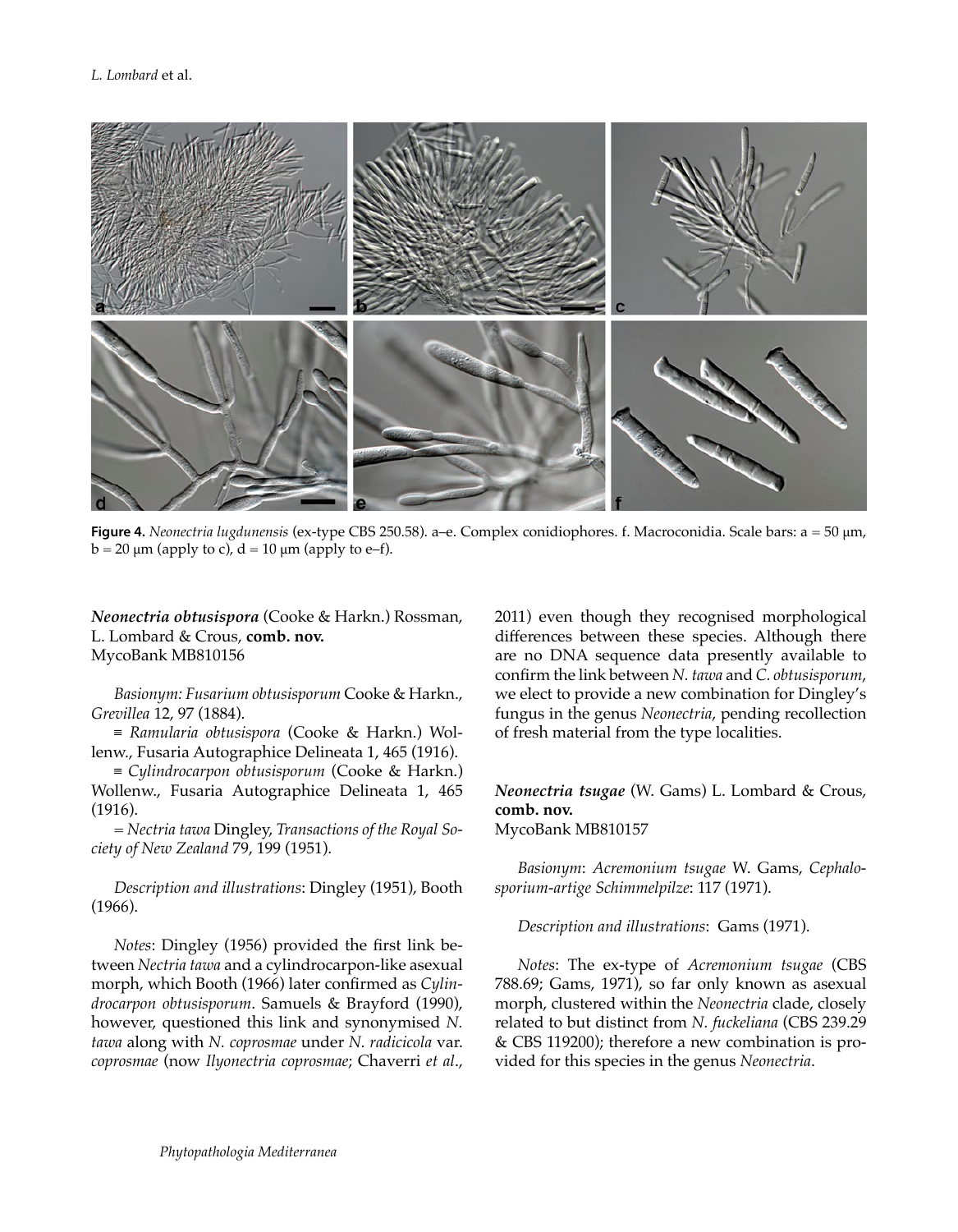# **Discussion**

This study emerged as a result of taxonomic discrepancies noted in the genera *Cylindrodendrum*, *Ilyonectria* and *Neonectria*. The latter two genera comprise important pathogens associated with basal stem and root diseases of various woody plant hosts (see Introduction), whereas little information is available in the literature on the pathogenicity of species in the genus *Cylindrodendrum*.

The genus *Cylindrodendrum*, first erected by Bonorden, (1851) with *C. album* as type species, is regarded as a semi-aquatic saprobe (Buffin and Hennebert, 1984; Summerbell *et al*., 1989) able to grow on decaying plant material in marine, fresh-water and terrestrial environments. This genus is characterised by conidiomata consisting of lateral phialides on thick, erect somatic hyphae, sometimes becoming verticillate, with the terminal part having a swollen tip and producing straight, cylindrical, 0–1-septate conidia (Buffin and Hennebert, 1984; Summerbell *et al*., 1989). Both Buffin and Hennebert (1984) and Summerbell *et al.* (1989) noted the presence of a cylindrocarpon-like synasexual morph formed by *C. album* in culture, which Buffin and Hennebert (1984) named *Cylindrocarpon hydrophilum* but which has since not been used in literature. In their treatment of *Cylindrodendrum hubeiense* (as *Neonectria hubeiensis*), Zhuang *et al.* (2007) also illustrated a synasexual morph, which they provisionally indicated as *Cylindrocarpon* cf. *orthosporum*. However, this synasexual morph was not formally described and no DNA sequence data were available to confirm their treatment of this species in the genera *Cylindrocarpon* and *Neonectria*. Although Chaverri *et al.* (2011) suggested that *Cylindrodendrum* should be considered a synonym of *Cylindrocarpon*/*Neonectria*, phylogenetic inference in the current study showed that species of *Cylindrodendrum* form a well-supported monophyletic sister clade to the *Ilyonectria* clade, distant from the *Neonectria* clade.

The new genus *Dactylonectria* is introduced here for a group of species previously treated in the genus *Ilyonectria* (Chaverri *et al*., 2011; Cabral *et al*., 2012a,b,c). Multi-gene studies of the genus *Ilyonectria*, Cabral *et al.* (2012a,c) and Lombard *et al.* (2013) revealed that this genus is paraphyletic, but the authors did not contemplate this fact at that time. This genus now includes 10 species: *D. alcacerensis*, *D. anthuriicola*, *D. estremocensis*, *D. hordeicola*, *D. macrodidyma*, *D. novozelandica*, *D. pauciseptata*, *D. pinicola*,

*D. torresensis* and *D. vitis*. Of these, only *D. anthuriicola* and *D. hordeicola* are not associated with black foot disease of grapevine (Cabral *et al*., 2012a). *Dactylonectria torresensis* appears to have the largest host range, having been reported from plant hosts in the genera *Abies*, *Fragaria*, *Quercus* and *Vitis*, whereas *D. alcacerensis, D. macrodidyma, D. novozelandica*, *D. pauciseptata* and *D. vitis* are only known from grapevines (Halleen *et al*., 2004, 2006; Cabral *et al*., 2012a, c). *Dactylonectria estremocensis* and *D. pinicola* are also known from grapevines in Europe, with the former also reported from *Picea* in Canada and the latter from *Pinus* in the UK (Cabral *et al*., 2012a,c).

Species of *Ilyonectria* are important soil-borne pathogens of various woody and herbaceous plant hosts, mostly associated with stem cankers and root diseases (Seifert *et al*., 2003; Halleen *et al*., 2004, 2006; Chaverri *et al*., 2011; Cabral *et al*., 2012a,b,c; Vitale *et al*., 2012; Lombard *et al*., 2013; Aiello *et al*., 2014). Presently 18 species (Chaverri *et al*., 2011; Cabral *et al*., 2012a,c; Lombard *et al*., 2013; Aiello *et al*., 2014) are recognised in this genus, all associated with disease symptoms of their respective plant hosts.

Three new combinations are provided in the genus *Neonectria* for species previously treated in the genera *Acremonium*, *Cylindrocarpon* and *Heliscus*. Gams (1971) distinguished *Neonectria tsugae* (as *A. tsugae*), isolated from *Tsuga heterophylla*, from *Neonectria fuckeliana* (as *Nectria fuckeliana*) based on its conidial morphology, a distinction that was supported by DNA sequence data in the present study. Gräfenhan *et al.* (2011) also illustrated this close relationship but did not treat this taxon at that time. The type species of the aquatic genus *Heliscus*, *H. lugdunensis* (Ingold, 1942), is also relocated to the generally terrestrial genus *Neonectria,* based on phylogenetic inference in the present study. The genus *Heliscus* included six aquatic species, four of which were later placed in the aquatic genus *Clavatospora* (Nilsson, 1964). The taxonomic status of the only remaining species in *Heliscus*, *H. submersus*, is still uncertain and needs to be investigated further, and therefore is left in limbo at present. Following the new International Code of Nomenclature for algae, fungi and plants (ICN; McNeill *et al*., 2012), the generic name *Heliscus* (1880) should take priority over the generic name *Neonectria* (1917). However, based on the number of name changes required and the familiarity of the generic name *Neonectria* among plant pathologists and other applied biologists, we agree with the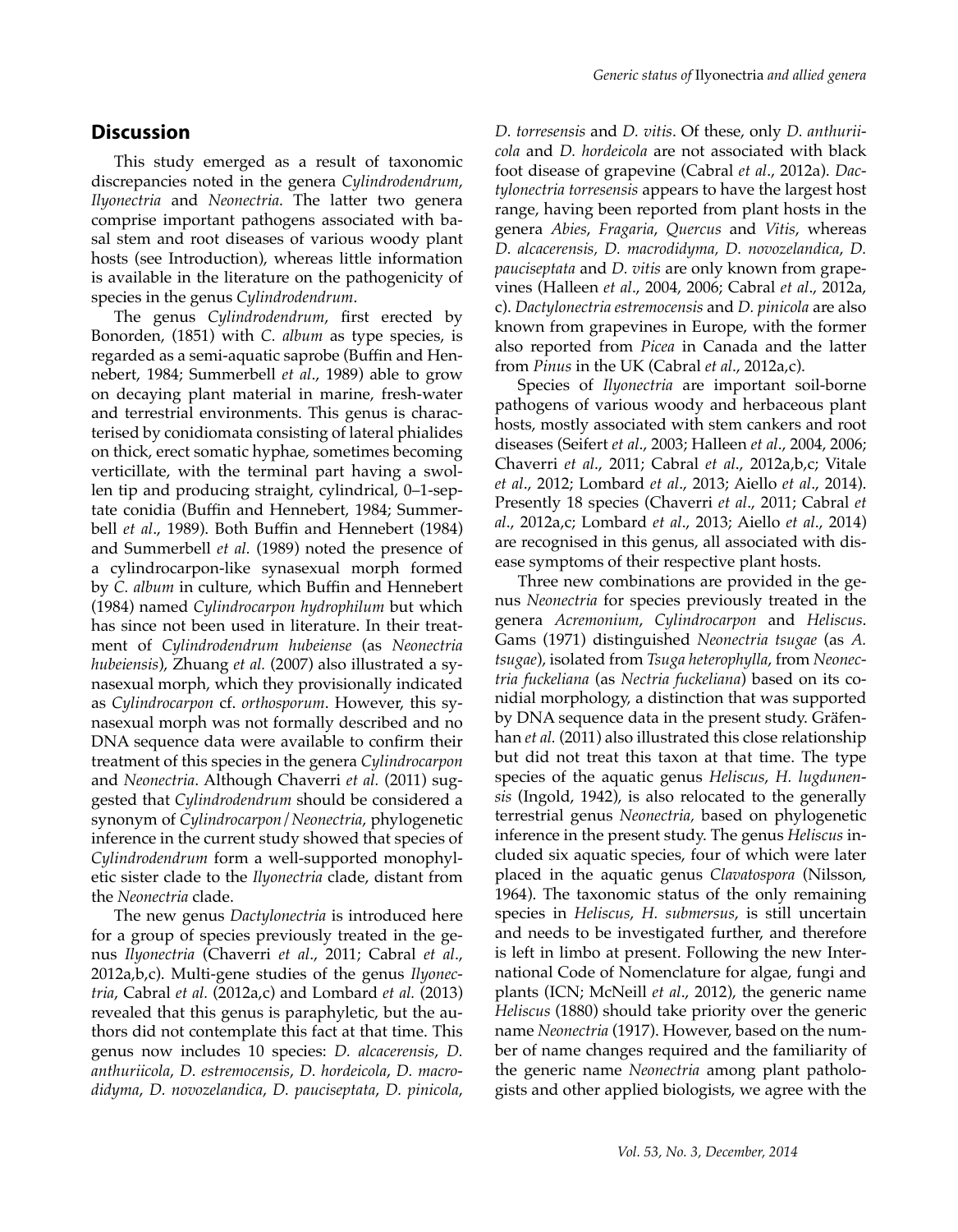decision of Chaverri *et al.* (2011) to synonymise *Heliscus* under *Neonectria*.

Black foot rot of grapevines is a well-documented disease in various countries, now associated with fungal species in the four genera treated here, namely *Campylocarpon*, *Dactylonectria*, *Ilyonectria* and *Neonectria* (Halleen *et al*., 2003, 2004, 2006; Chaverri *et al*., 2011; Cabral *et al*., 2012a,b,c). This finding highlights the importance of correct fungal pathogen identification, which could have significant impact on the quality of grapevine rootstocks and control measures implemented for disease control. Morphologically it is very difficult to distinguish not only between species within these genera, but also between genera, and therefore DNA sequence data are essential when working with these fungi.

# **Acknowledgements**

This study was financially supported by the NWO Joint Scientific Thematic Research Programme – Joint Research Projects 2012 ALW file number 833.13.005 titled "Building the fungal quarantine and quality barcode of life database to ensure plant health". The authors thank the technical staff, A. van Iperen and Y. Vlug for their invaluable assistance with cultures.

# **Literature cited**

- Aiello D., V. Guarnaccia, A. Vitale, G. Cirvilleri, G. Granata, F. Epifani, G. Perrone, G. Polizzi, J.Z. Groenewald and P.W. Crous, 2014. *Ilyonectria palmarum* sp. nov. causing dry basal stem rot of *Arecaceae*. *European Journal of Plant Pathology* 138, 347–359.
- Bonorden H.F., 1851. Handbuch der allgemeinen Mykologie. Gustav Fischer Verlag, Stuttgart, Germany.
- Booth C., 1959. Studies of pyrenomycetes. IV. *Nectria* (part 1). *Mycological Papers* 73, 1–115.
- Booth C., 1966. The genus *Cylindrocarpon*. *Mycological Papers* 104, 1–56.
- Brayford D., B.M. Honda, F.R. Mantiri and G.J. Samuels, 2004. *Neonectria* and *Cylindrocarpon*: the *Nectria mammoidea* group and species lacking microconidia. *Mycologia* 96, 572–597.
- Brayford D. and G.J. Samuels, 1993. Some didymosporous species of *Nectria* with nonmicroconidial *Cylindrocarpon* anamorphs. *Mycologia* 85, 612–637.
- Buffin N. and G.L. Hennebert, 1984. *Cylindrodendrum album* Bonorden, a pleoanamorphic semiaquatic hyphomycete. *Mycotaxon* 19, 323–341.
- Cabral A., J.Z. Groenewald, C. Rego, H. Oliveira and P.W. Crous, 2012a. Cylindrocarpon root rot: multi-gene analysis reveals novel species within the *Ilyonectria radicicola* species complex. *Mycological Progress* 11, 655–688.
- Cabral A, C. Rego, P.W. Crous and H. Oliveira, 2012b. Virulence and cross-infection potential of *Ilyonectria* spp. to grapevine. *Phytopathologia Mediterranea* 52, 340–354.
- Cabral A., C. Rego, T. Nascimento, H. Oliveira, J.Z. Groenewald and P.W. Crous, 2012c. Multi-gene analysis and morphology reveal novel *Ilyonectria* species associated with black foot disease of grapevines. *Fungal Biology* 116, 62–80.
- Castlebury L.A., A.Y. Rossman and A.S. Hyten, 2006. Phylogenetic relationships of *Neonectria*/*Cylindrocarpon* on *Fagus* in North America. *Canadian Journal of Botany* 84, 1417–1433.
- Chaverri P., C. Salgado, Y. Hirooka, A.Y. Rossman and G.J. Samuels, 2011. Delimitation of *Neonectria* and *Cylindrocarpon* (*Nectriaceae*, *Hypocreales*, *Ascomycota*) and related genera with *Cylindrocarpon*-like anamorphs. *Studies in Mycology* 68, 57–78.
- Crous P.W., W. Gams, J.A. Stalpers, V. Robert and G. Stegehuis, 2004. MycoBank: an online initiative to launch mycology into the 21st century. *Studies in Mycology* 50, 19–22.
- Cunningham C.W., 1997. Can three incongruence tests predict when data should be combined? *Molecular Biology and Evolution* 14, 733–740.
- Damm U., L. Mostert, P.W. Crous and P.H. Fourie, 2008. Novel *Phaeoacremonium* species associated with necrotic wood of *Prunus* trees. *Persoonia* 20, 87–102.
- Dingley J.M., 1951. The *Hypocreales* of New Zealand. II. The genus *Nectria*. *Transactions and Proceedings of the Royal Society of New Zealand* 79, 177–202.
- Dingley J.M., 1956. Life-history studies of New Zealand species of *Nectria* Fr. *Transactions and Proceedings of the Royal Society of New Zealand* 84, 467–477.
- Gams W., 1971. *Cephalosporium*-artige Schimmelpilze (Hyphomycetes). Gustav Fischer Verlag, Stuttgart, Germany.
- Gomes R.R., C. Glienke, S.I.R. Videira, L. Lombard, J.Z. Groenewald, and P.W. Crous, 2013. *Diaporthe*: a genus of endophytic, saprobic and plant pathogenic fungi. *Persoonia* 31, 1–41.
- Gräfenhan T., H.-J. Schroers, H.I. Nirenberg and K.A. Seifert, 2011. An overview of the taxonomy, phylogeny, and typification of nectriaceous fungi in *Cosmospora*, *Acremonium*, *Fusarium*, *Stilbella*, and *Volutella*. *Studies in Mycology* 68, 79–113.
- Halleen F., P.W. Crous and O. Petrini, 2003. Fungi associated with healthy grapevine cuttings in nurseries, with special reference to pathogens involved in the decline of young vines. *Australasian Plant Pathology* 32, 47–52.
- Halleen F., H.-J. Schroers, J.Z. Groenewald and P.W. Crous, 2004. Novel species of *Cylindrocarpon* (*Neonectria*) and *Campylocarpon* gen. nov. associated with black foot disease of grapevines (*Vitis* spp.). *Studies in Mycology* 50, 431–455.
- Halleen F., H.-J. Schroers, J.Z. Groenewald, C. Rego, H. Oliveira, and P.W. Crous, 2006. *Neonectria liriodendri* sp. nov., the main causal agent of black foot disease of grapevines. *Studies in Mycology* 55, 227–234.
- Hawksworth D.L., P.W. Crous, S.A. Redhead, D.R. Reynolds, R.A. Samson, K.A. Seifert, J.W. Taylor, M.J. Wingfield, Ö. Abaci, C. Aime, J.C. Frisvad, and others, 2011. The Amsterdam Declaration on Fungal Nomenclature. *IMA Fungus* 2, 105–112.